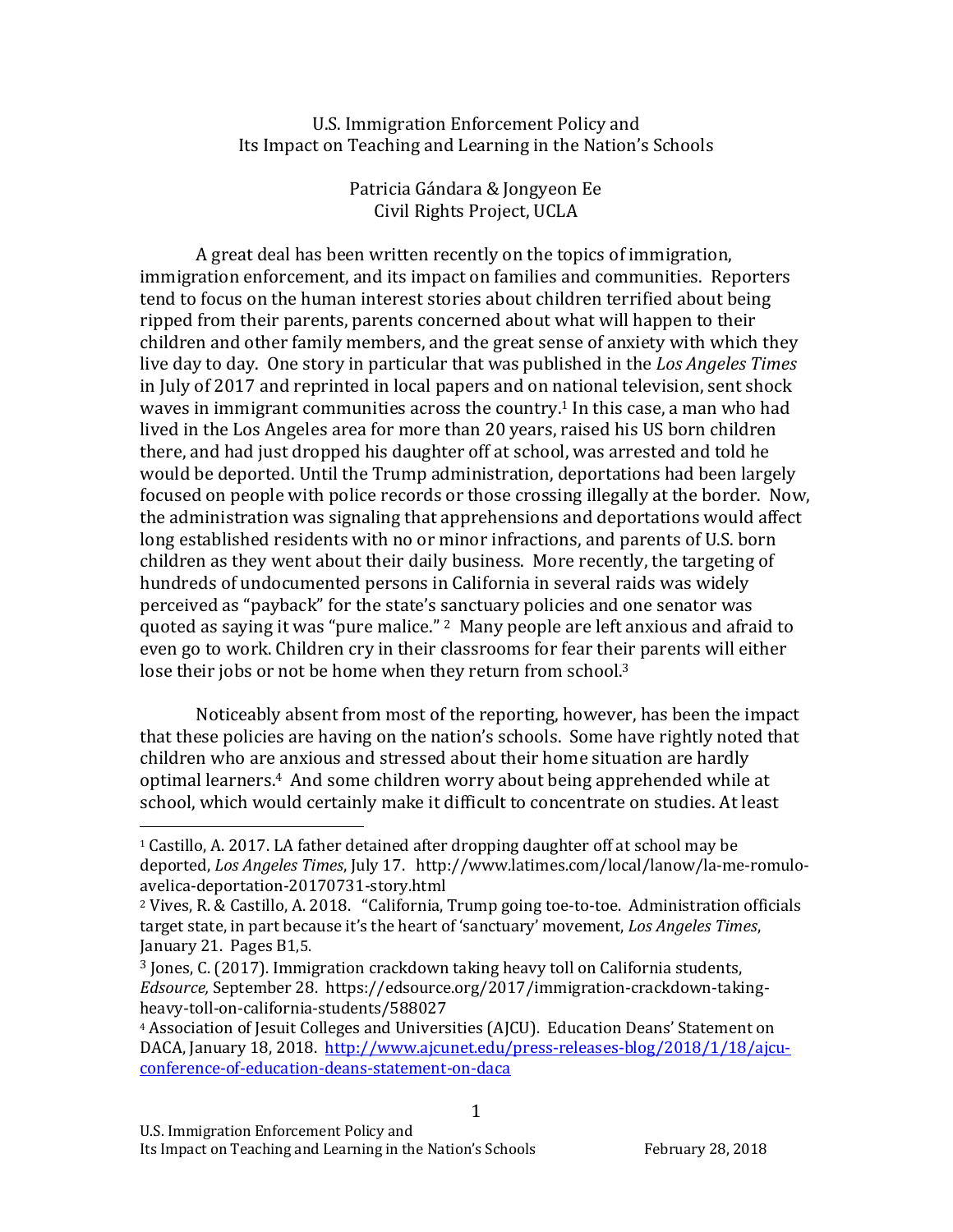indirectly, some reports have suggested that the children of immigration are affected in their learning by these seemingly random immigration raids. In fact, psychologists have found negative effects on cognitive development and educational progress among school age children with unauthorized parents, even where the children are U.S. citizens.<sup>5</sup> But we have had no idea of how extensive these effects are, or how they are being experienced by our nation's schools. Moreover, what about the student who comes from a home untouched by these concerns but whose best friend at school is worried and anxious? And, what about the teacher who must teach to a class that is distracted by one or more students who are having an anxiety attack? What about the counselors and administrators who must intervene, sometimes several times a day, with students who are acting out or decompensating in class? Or the administrator who meets with the parents who are seeking reassurance that the school will not turn them in to immigration agents? In sum, nearly everyone in the school can be affected, especially if there are large numbers of students at risk. How do teachers, counselors, administrators and other school personnel experience the effects of the new immigration enforcement regime? Is it impacting he school or the classroom as a whole? Are teachers feeling stressed by this? Is this taking a toll on the nation's schools? In the worst cases, can this be thwarting our efforts to improve learning and/or retain strong teachers and administrators in our schools?

It is important to note that public schools in the U.S. have been under enormous pressure in recent years to close the yawning achievement gaps between poor and non-poor students, and between White and Asian students on the one hand and Black and Latino students on the other. No Child Left Behind, the 2000's version of the federal Elementary and Secondary Education Act (ESEA), used both sticks and carrots, but most educators would say it employed many more sticks than carrots, and there is wide consensus that the approach did not work. The newest version of the ESEA, the Every Student Succeeds Act (ESSA), has taken a more hands-off approach and relies much more on states to come up with more localized solutions to these gaps. It is in this context of challenging the schools to close achievement gaps that stepped up immigration enforcement is being experienced by the schools. And, importantly, the schools that serve the poorest children are most likely to enroll immigrant students, and these are precisely the schools that have struggled most to narrow the gaps. Some would argue that the immigration enforcement regime places an unreasonable additional burden on these schools. Given the research that shows that children of undocumented parents, on average, perform more poorly in school, have higher absenteeism, and graduate high school

2

<sup>&</sup>lt;sup>5</sup> Brabeck, K., Sibley, E., Taubin, P., & Murcia, A. (2015). The influence of immigrant parent legal status on U.S.-born children's academic abilities: the moderating effects of social service use. *Applied Developmental Science*, 41-1-13.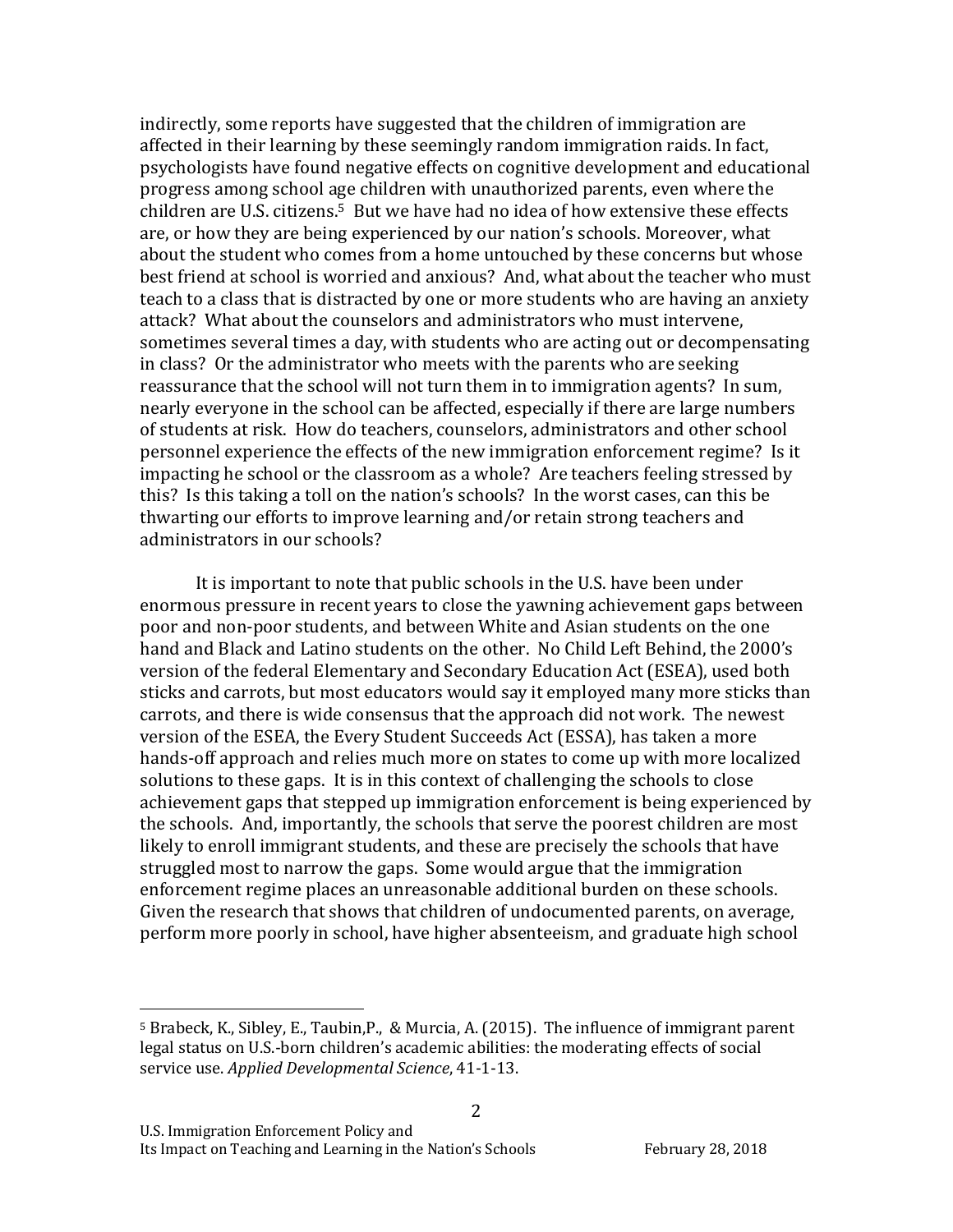at lower rates, it can be impossible for these schools to achieve significant improvements in students' achievement.<sup>6</sup>

It is also important to note that these "immigrant" students are a significant population at risk. Although referred to as "immigrant students," it is estimated that  $88\%$  of the children of immigrants are, in fact, born in the U.S. and have U.S. citizenship.<sup>7</sup> Moreover, the small percentage of students who are foreign born also have the right to a free and equal public education through high school, guaranteed by the *Plyler v Doe* Supreme Court decision in 1982. Yet current immigration policies have made many of these students feel unwelcome and thrust them into the center of an excruciatingly difficult situation.

As of 2017 there were an estimated 600,000 children and youth under the age of 18 who are undocumented.<sup>8</sup> However, an additional 4.5 million children are U.S. citizens with at least one parent who is unauthorized. Thus more than 5 million children are at risk for being directly affected by immigration enforcement policies. Unauthorized immigrants are of all nationalities, but the majority is Latino who have been the focus of apprehensions and deportations.<sup>9</sup> Whereas once the Latino population was concentrated in a few areas of the U.S., today the greatest growth in the Latino population is in Georgia, North Carolina, Arkansas and some Midwestern states, where they live alongside immigrants and refugees from all over the world.<sup>10</sup> Thus when we decided to study the impact of immigration enforcement on the nation's schools we considered it important to assess the impact on all major regions of the U.S.

#### **The Study**

In order to answer the questions posed, we designed a survey that could quickly assess teachers', counselors', administrators' and other school personnel's *perception* of the impact of these immigration policies on the teaching and learning in their schools. Of course, as these are educators' perceptions, we cannot know with certainty if they are accurate in all cases, but the fact that educators who spend

 

 $6$  Yoshikawa, H., Suárez-Orozco, C. & Gonzales, R. (2016). Unauthorized status and youth development in the United States: Consensus statement of the Society for Research on Adolescence, *Journal of Research on Adolescence*, 27, 4-19.

Zong, Batalova & Halleck (2018). Frequently requested Statistics on Immigrants and Immigration in the United States. Washington DC: MPI

https://www.migrationpolicy.org/article/frequently-requested-statistics-immigrants-andimmigration-united-states

<sup>&</sup>lt;sup>8</sup>Personal communication, Jeffrey Passel, Pew Research Center, August 2017.

<sup>&</sup>lt;sup>9</sup> Yoshikawa, Suarez-Orozco & Gonzales, 2016

 $10$  Gándara, P. & Mordechay, K. (2017). Demographic change and the new (and not so new) challenges for Latino education, *The Educational Forum*, 81,148-159.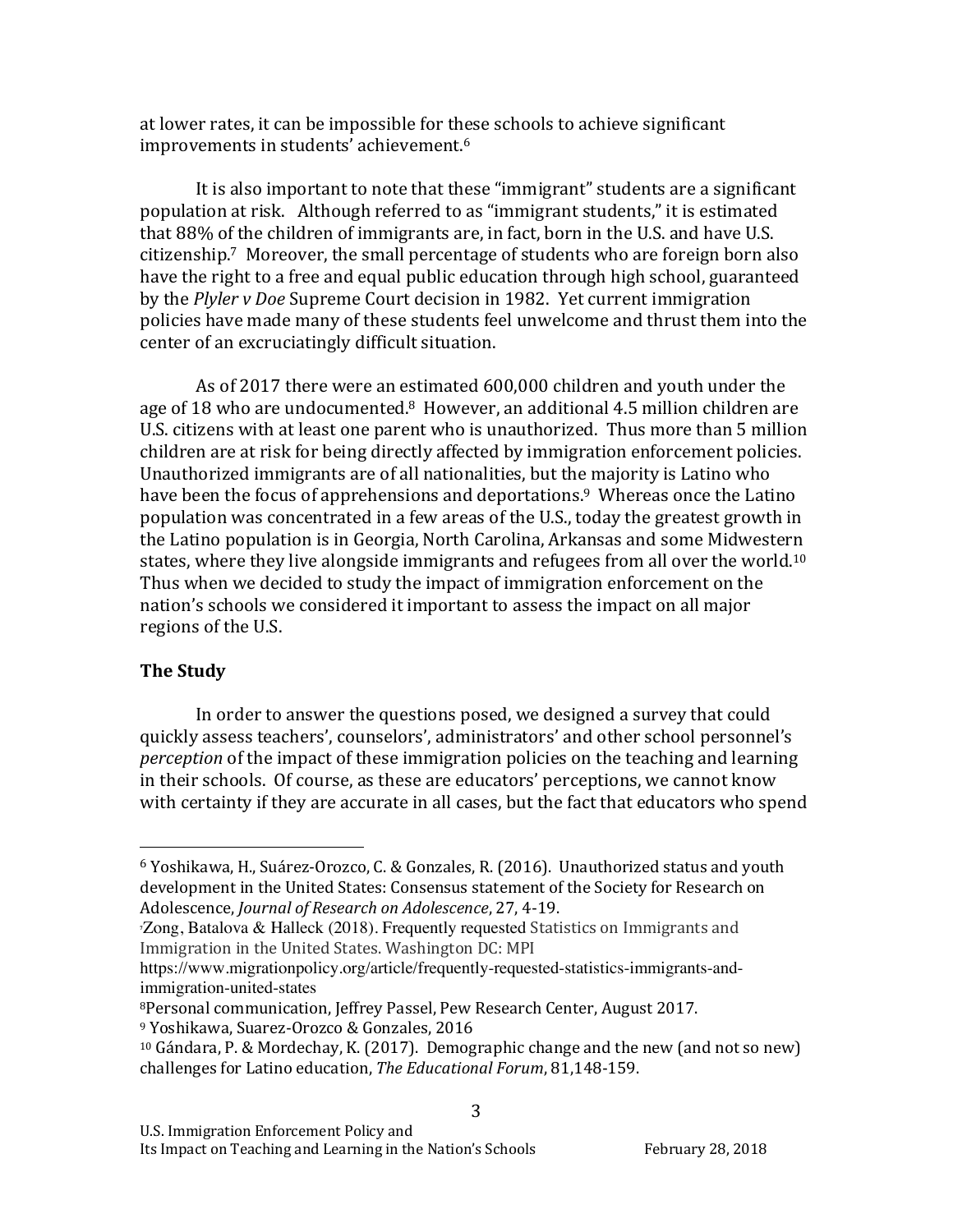their days with these students perceive these things is arguably as important as their accuracy. In separate interviews we also asked a subset of these individuals about the impact immigration enforcement is having on their own wellbeing and job satisfaction.

#### *The survey*

The survey design was based largely on reports from media across the country about the impact of immigration enforcement on children and families, and was piloted with a half dozen educators prior to being finalized. It was administered between late October 2017 and mid-January 2018, online through Qualtrics. It was anonymous and designed to be short with just 14 substantive questions and one open-ended opportunity to comment. For most questions respondents were asked to indicate to what extent they viewed the observed behavior as a problem - on a scale from 1 to 5, with 1 being "a little" and 5 being "extensive." The survey was intentionally brief to help ensure that respondents completed it and that it was not viewed as being overly burdensome on school personnel who, as many people told us, were asked to complete surveys much too often. At the end of the survey, respondents were invited to provide contact information if they wished to be interviewed and provide more information.

#### *The Sample*

Forty-seven (47) districts were invited to participate in the study, representing the U.S. Census' four regional designations: West, Midwest, Northeast and South. Districts were selected to participate based on region and where we either had contacts in the district or had colleagues who would introduce us. Of this larger number, more than 730 schools in 24 districts, in 12 states, agreed to participate.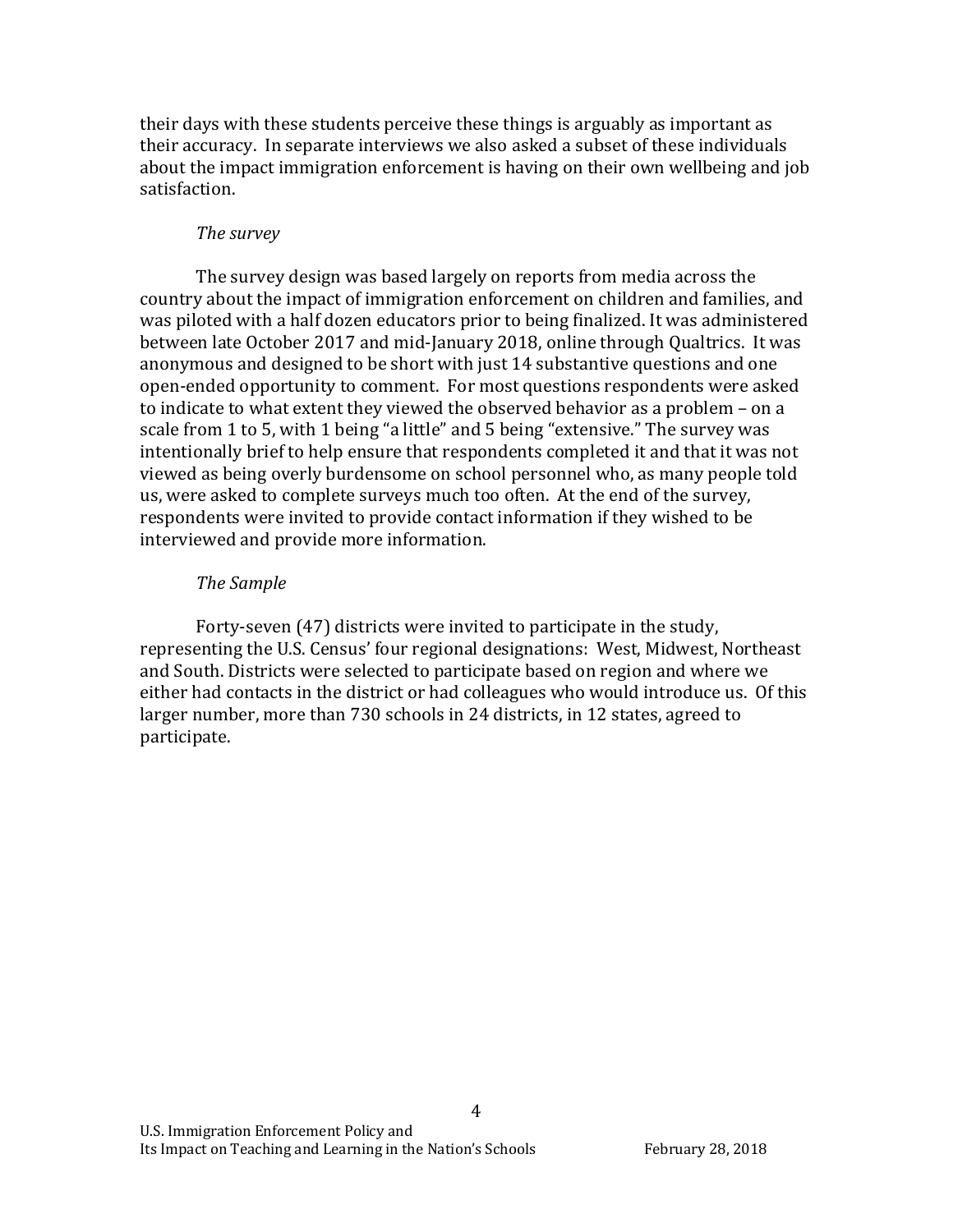| <b>State</b>      | Freq. | Percent |
|-------------------|-------|---------|
| Arizona           | 573   | 10.54   |
| California        | 2,412 | 44.35   |
| Florida           | 80    | 1.47    |
| Georgia           | 31    | 0.57    |
| Indiana           | 368   | 6.77    |
| Maryland          | 374   | 6.88    |
| Massachuse<br>tts | 123   | 2.26    |
| Nebraska          | 213   | 3.92    |
| New Jersey        | 237   | 4.36    |
| Oregon            | 362   | 6.66    |
| Tennessee         | 328   | 6.03    |
| Texas             | 337   | 6.2     |
| Total             | 5,438 | 100     |

Table 1. Numbers and Percentages of Respondents by State

Reasons for not participating appeared to be mostly bureaucratic - too much burden on the district to facilitate the process of data collection. Some may have also thought the research was too sensitive, but no one indicated this directly. While some districts required months of bureaucratic procedures to allow the survey, there was an especially great interest in participating in the West. Some district personnel contacted us when they heard about the survey, and many made huge efforts to encourage educators to respond. Thus, we ended up with considerably larger numbers of respondents in the West. Of course, the West is also disproportionately the home of immigrant families and the site of greatest proimmigrant activity, including sanctuary or "safe haven" districts; the state has claimed itself a "sanctuary" state. Thus there is a high consciousness of immigration issues. 

All participating districts disseminated the survey to teachers, and most, but not all districts sent it to school site administrators, counselors and other staff as well. Districts, as one might expect, differed in their level of effort to help ensure the surveys were widely disseminated and viewed as important. At the close of data collection 5,438 persons responded to the survey. The first question on the survey asked if the respondents had observed any impact of immigration enforcement at their school or in their classroom. If respondent answered "no", we ended the survey but counted the response in order to get a reading on the percent of individuals who believed there was an impact versus those that did not. Of the total respondents 27.1% indicated that they had not observed any impact at their school and so ended the survey, leaving approximately 3,800 respondents (73%) who indicated they had or might have observed an impact. Not all respondents,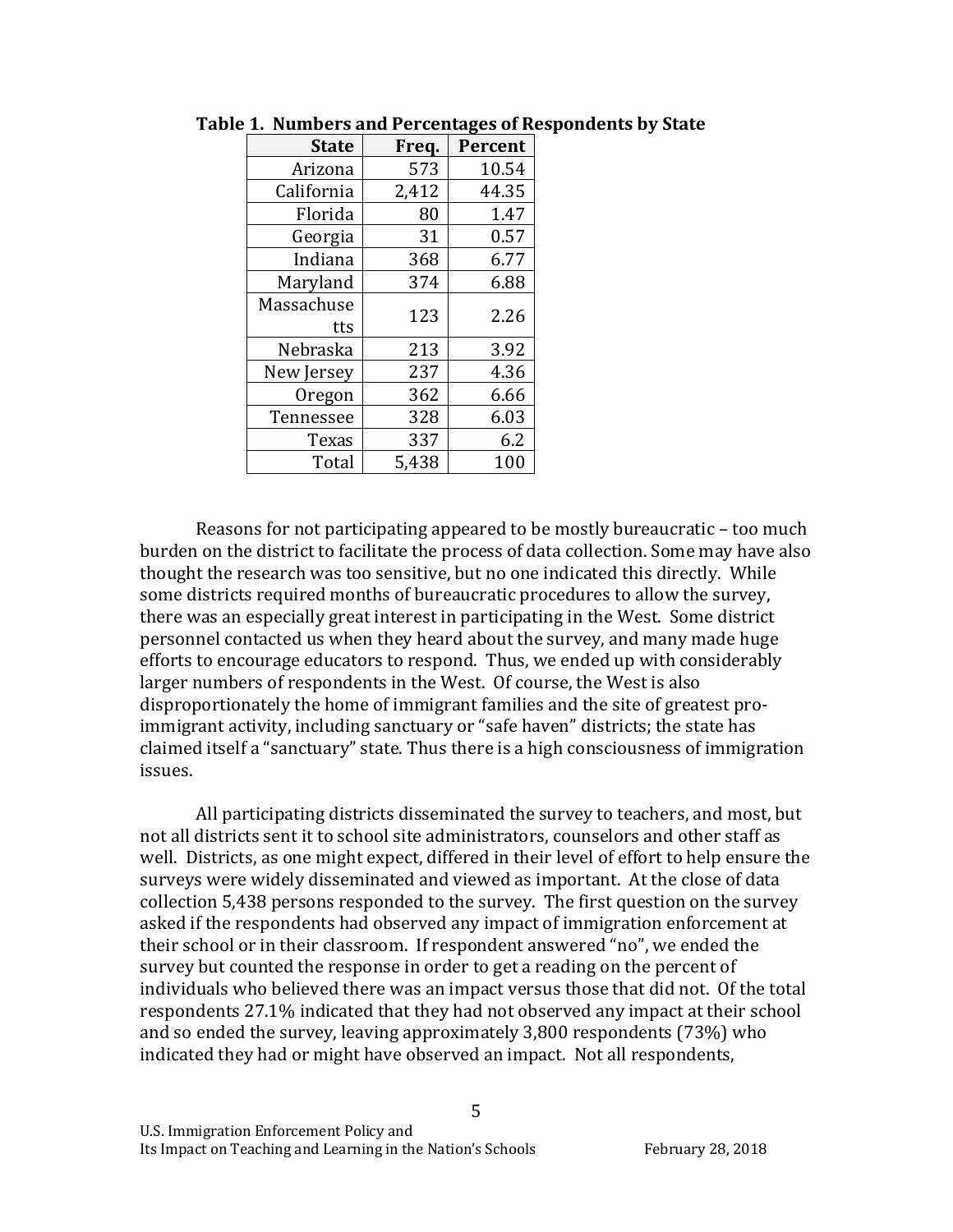however, completed the survey, leaving complete responses from about 3,500 individuals. 





Most respondents were teachers  $(72.4\%)$ , with principals/school site administrators comprising 8% of the sample, and counselors and other certificated personnel representing  $8.8\%$ . The balance of the respondents  $(10.9\%)$  were paraprofessionals and other school staff. This is a reasonably representative sampling of educators at school sites, suggesting that most schools distributed the survey to all relevant personnel.

We were also interested in knowing in which types of schools – elementary versus secondary—and with what percent immigrant students the respondents came from. We thus provided a stratified school sampling plan for districts. Most districts followed the plan offered, but many wanted to include schools that they felt were most heavily impacted by immigration. About half of the districts used our suggested sampling, and about half chose to sample from the schools that they thought would be of greatest interest. This resulted in a heavy representation from Title I (low-income) schools (82.5%). We received responses from a broad representation of schools: 37.4% of the respondents were from elementary schools; 11.3% from Pre-K-8 or K-12; and 50.3% from secondary schools, which included both middle and high schools.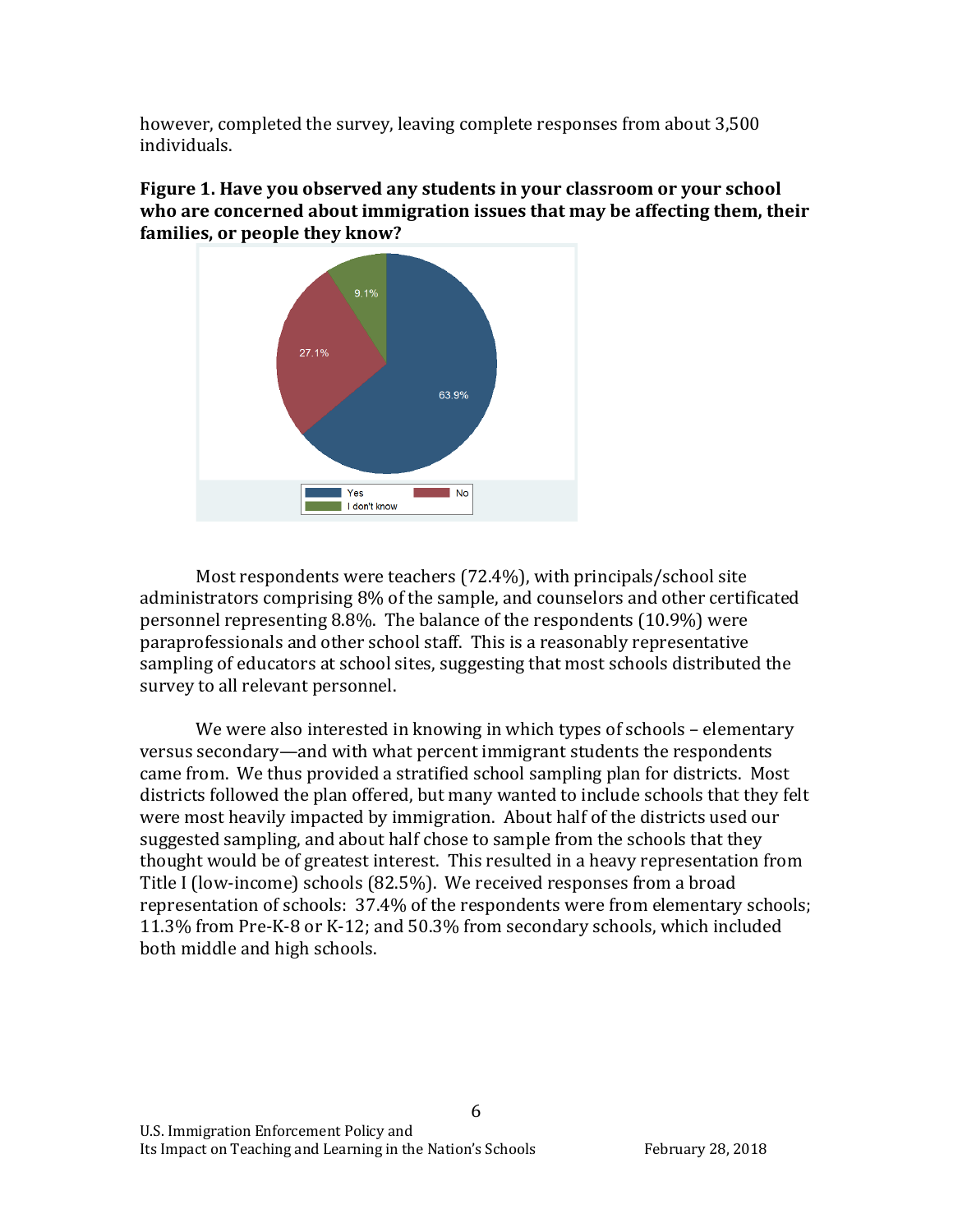#### **The findings**

Respondents from the South were most likely to report having observed problems overall (70%), though Southern cities (as opposed to suburbs) were hardest hit and especially so as the percent of immigrants rose in the schools. Respondents from the Northeast were less likely to report having observed problems  $(61%)$ ; they also showed much less effect for the percent immigrants in the schools. About  $43\%$  of respondents reported being in schools that enrolled  $50\%$ or more immigrants (by their own estimations).

#### **Figure 2. Impact of Immigration Enforcement by Community Type and by Region**



Literally thousands of respondents told us that their immigrant students (whether they were US born or not) were terrified that their families and friends, and occasionally that they themselves might be picked up by ICE. *Fear* was the most common word used by respondents, *separation* (from family) was the second most common. They also spoke of anxiety, worry, stress, and depression. Respondents describe the students' worst fear as going home and finding that their parents, siblings, or grandparents are no longer there. They worried that they would be left alone or left to care for their younger siblings and didn't know how they would survive. How would they get money for food? Would they be left homeless? Teachers note how difficult it is to teach children who are having "breakdowns"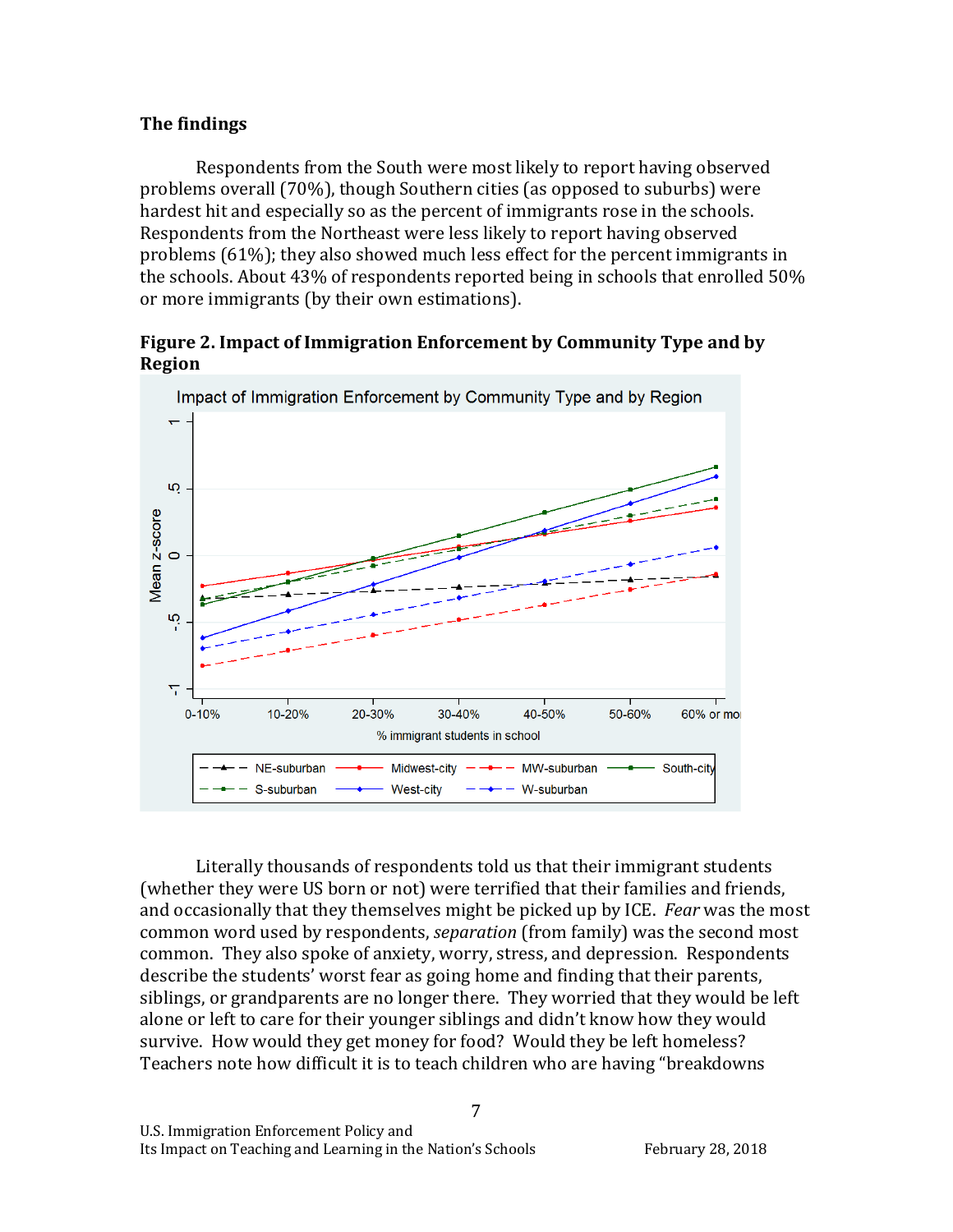during class." Many respondents reported that family members of their students had been deported and that these incidents were well known to the whole class or the school community, reinforcing fears many students held about their own situations or those of their friends. Some educators also reported students suffering deprivation because one or both parents had been deported, or had lost their jobs due to their immigration status, and there was not enough money to buy food or meet basic needs.

## Figure 3. Percent responding Yes, No, Don't Know to observable impact of Immigration enforcement on their school, by region.



Ten questions were posed to respondents completing the survey with respect to what they had observed at their schools and in their classrooms regarding reactions to immigration enforcement activities. The respondents who were most likely to report having observed the impact of immigration enforcement policies overall were administrators. Teachers were more variable in their responses, no doubt reflecting the fact that they were likely seeing the situation from the perspective of their own classrooms, whereas the administrators had a broader view of the whole campus. Certificated personnel (counselors, psychologists, nurses, etc.), who tend to see students individually and often those most in need or with specific problems, observed declines in achievement, concerns about immigration issues, and behavioral and emotional problems substantially more frequent and extensive than either teachers or administrators. Administrators were more attuned than others to decline in parent participation and school wide issues like bullying.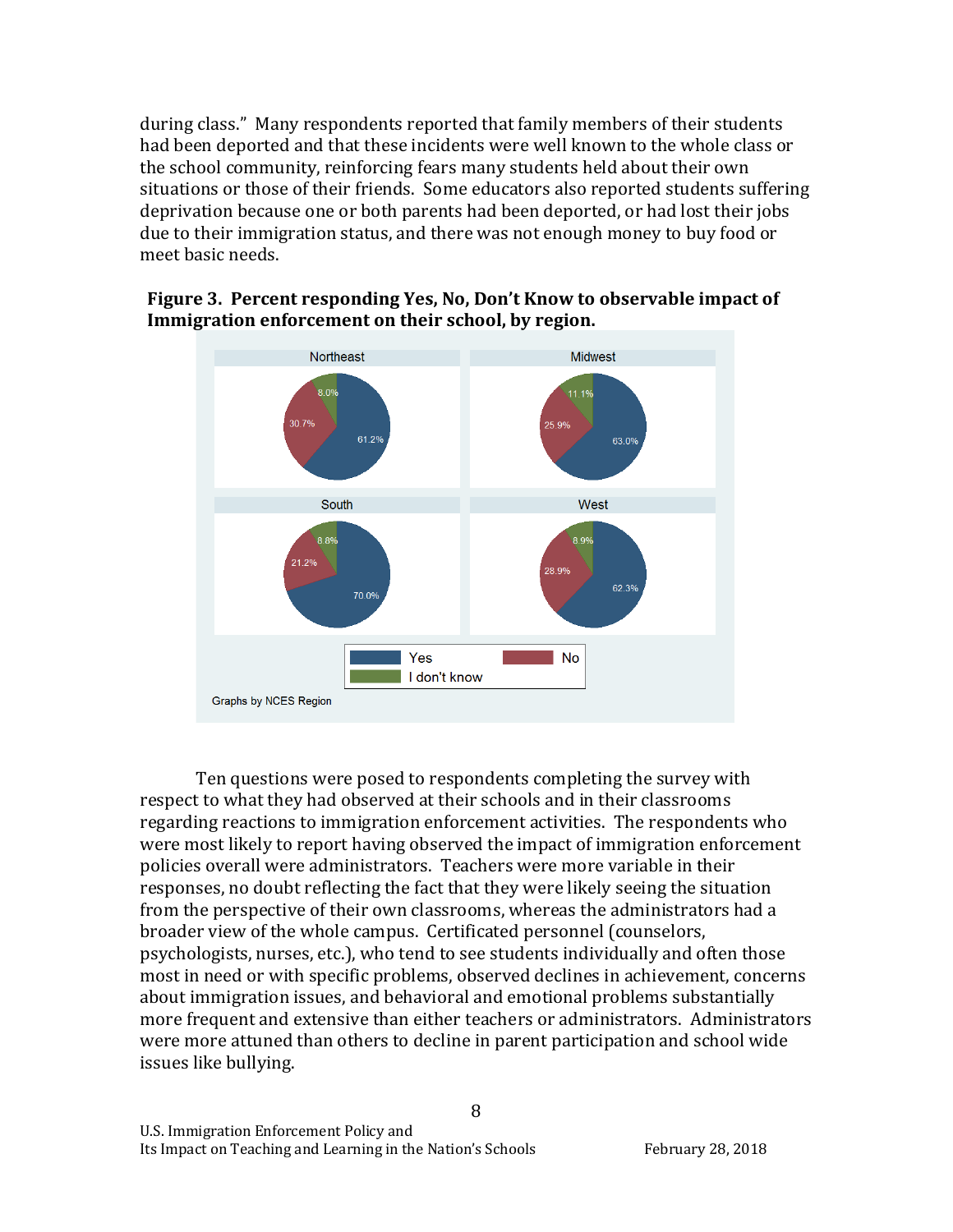• Behavioral or emotional problems

Almost 80% of respondents indicated that they had observed **behavioral or emotional problems and one in four (24.3%) indicated that this was a very big problem.** 

**Figure 4. Have you noticed any behavioral and/or emotional problems with** any of your students that appear to be related to concerns about immigration **enforcement?**



Consistent with overall findings, **more than 80%** of respondents from the South reported that behavioral or emotional problems were a problem, and nearly one-third  $(28.9\%)$  believed they were a very big problem. Across the country, **nearly 90% of administrators** reported observing these problems compared to about 78% of teachers and 86% of other certificated staff. These behavioral problems were usually described as crying, refusing to speak, being distracted and acting anxious or depressed. For example, one Southern administrator described the situation in the following way,

"Several students have arrived at school crying, withdrawn and refusing to eat lunch because they have witnessed deportation of a family member. Some students show anxiety symptoms  $\ldots$  . All of this impacts their ability to focus and complete work, which further affects them academically."

An art teacher from Texas explained other ways that students express their emotional state: "As an art teacher I saw many students drew and colored images of their parents and themselves being separated, or about people stalking/hunting their family."

 $\mathbf{q}$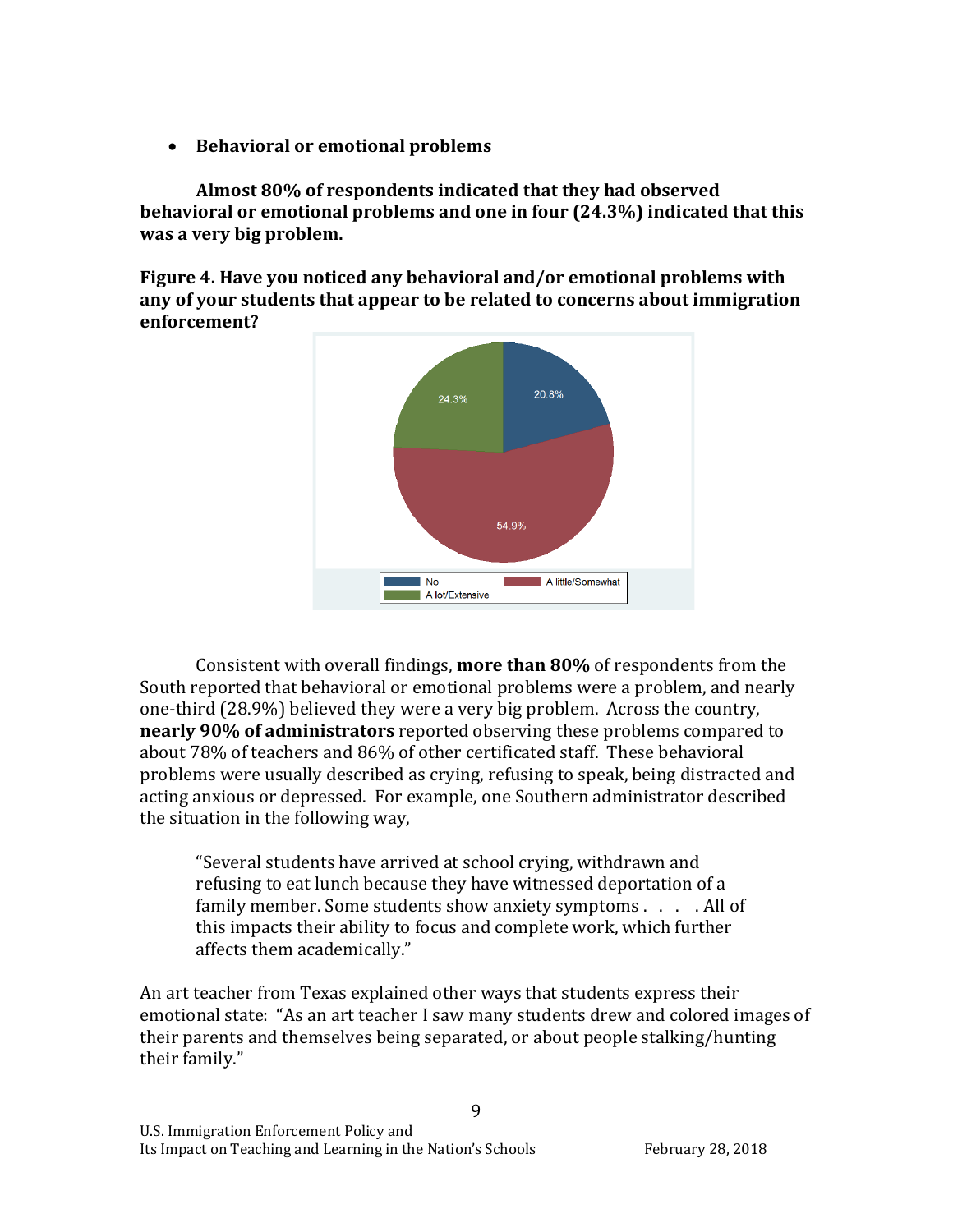One Maryland teacher described the desperate situation of a student whose mother was deported: "We have one student who had attempted to slit her wrists because her family has been separated and she wants to be with her mother. She literally didn't want to live without her mother."

Occasionally, fears are relieved when the worst doesn't happen, but even very young children live with near constant fear. One California second grade teacher recounted what had happened to one of her students,

"Her father [was] taken by ICE and [she] was terrified to speak during class. After he was allowed to return the mom told us what had happened and I saw a total change in the student. She participated more, smiled more, and her academic performance improved. It was clear she was carrying a big secret and didn't know how to deal with it."

And sometimes the worst does happen unexpectedly, and it is this fear, that students have no control over their circumstances, that can be devastating. Teachers are left to try to understand their students' behavior. A California high school teacher explained,

"I had one student who came back the day after prom and would not eat or talk to anyone. I finally found out from one of her friends that she came home from prom to find her mom deported and never had the chance to say good-bye or anything. She was suffering but did not know what to do."

Finally, it can be especially troubling to teachers to see their best students so emotionally distraught that they are unable to perform. After a raid in a nearby community, one teacher from the Midwest described the reaction of the students,

"I noticed those students behaving so differently. They don't sit or stand tall. They do not want to participate in presentations. They do not want to be called. They seem disconnected or uninterested now. In my community's school, it has been almost too sad to describe the change of countenance of these students. I serve in an academically advanced setting where students are selected and good performers."

In all of the incidents that educators write about one hears the anguish and frustration they feel as they see the very human toll before them: Children, who through no fault of their own, are thrust into emotionally wrenching situations. And the school is perhaps the only safe place for them. This puts an enormous burden on the educators to not only teach, but also console their students and reassure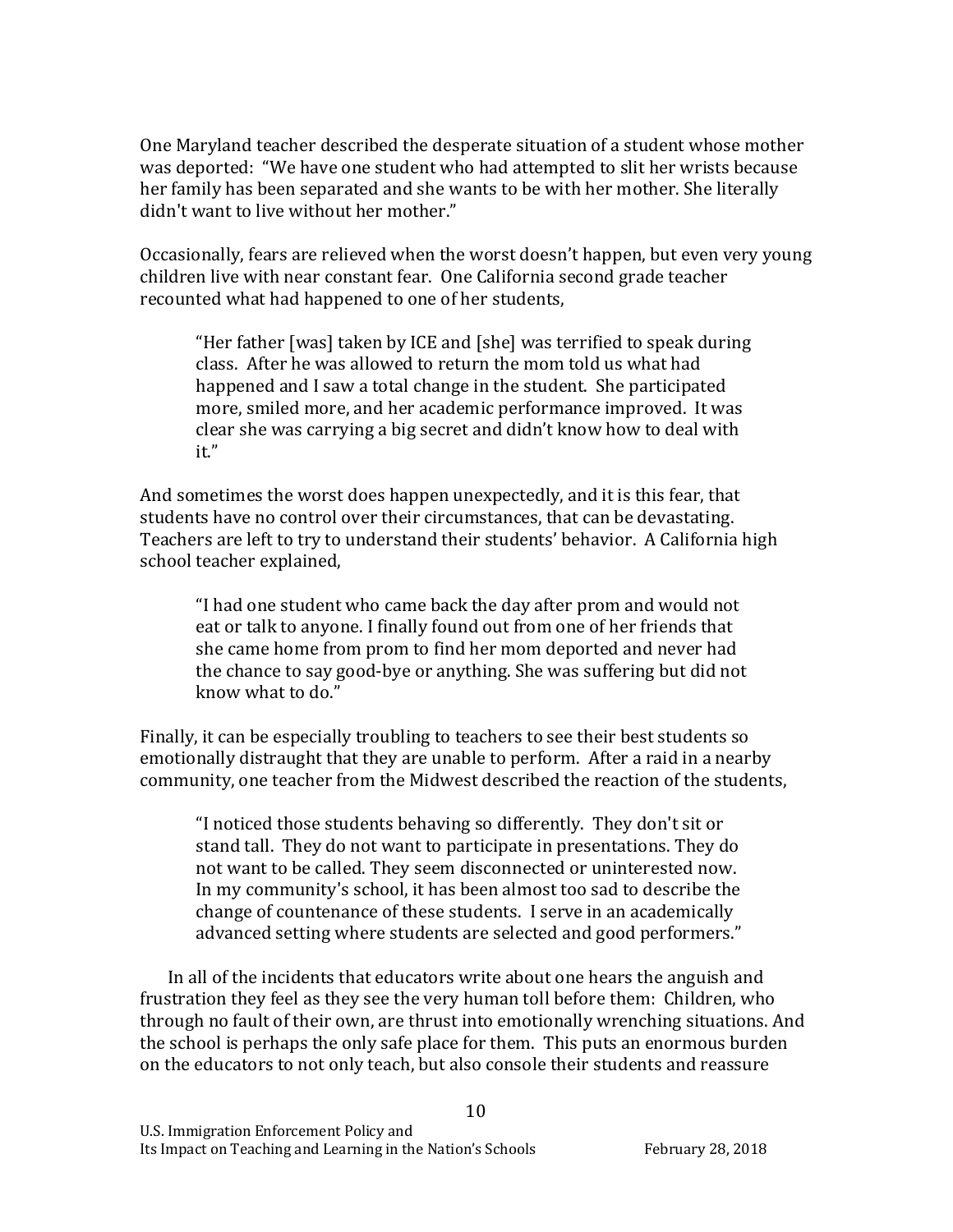parents of their children's safety. Two administrators wrote that they were investigating foster parenting in case they needed to take students home with them. As one teacher put it, "I want to tell them that things will be all right, to make them feel better, but I know I cannot truthfully say this. Things may *not* be all right."

## • Students expressing concerns about immigration issues at school

It is one thing to observe students' behavior and infer what they may be experiencing, it is another to have students express their concerns either openly in class in some cases, or with a counselor or teacher whom they trust. In the cases where students feel a need to express their fears and concerns, educators must address them on the spot. It can be difficult to know what to say.

Overall, 84 percent of educators noted that they had experienced students expressing concern about *immigration* enforcement, and more than **one-third (36.1%) indicated that this was a lot or extensive.** Almost every respondent to the survey could recount ways in which students in their school or classroom felt nearly overwhelmed by fear and worry. Among the concerns that they voiced most frequently were: fear of parents being taken away, especially while they were at school; fear of never seeing their parents again; fear of parents losing their jobs. Even very young children bear a huge burden of worry. One little second grade girl concerned that her father had lost his job because of immigration issues asked her teacher, "How will we eat?"



Figure 5. Have any of your students expressed any concerns or fears about **immigration enforcement?** 

As another teacher noted, even young children "are worried that their parents will be taken away. They are afraid that they don't know how to care for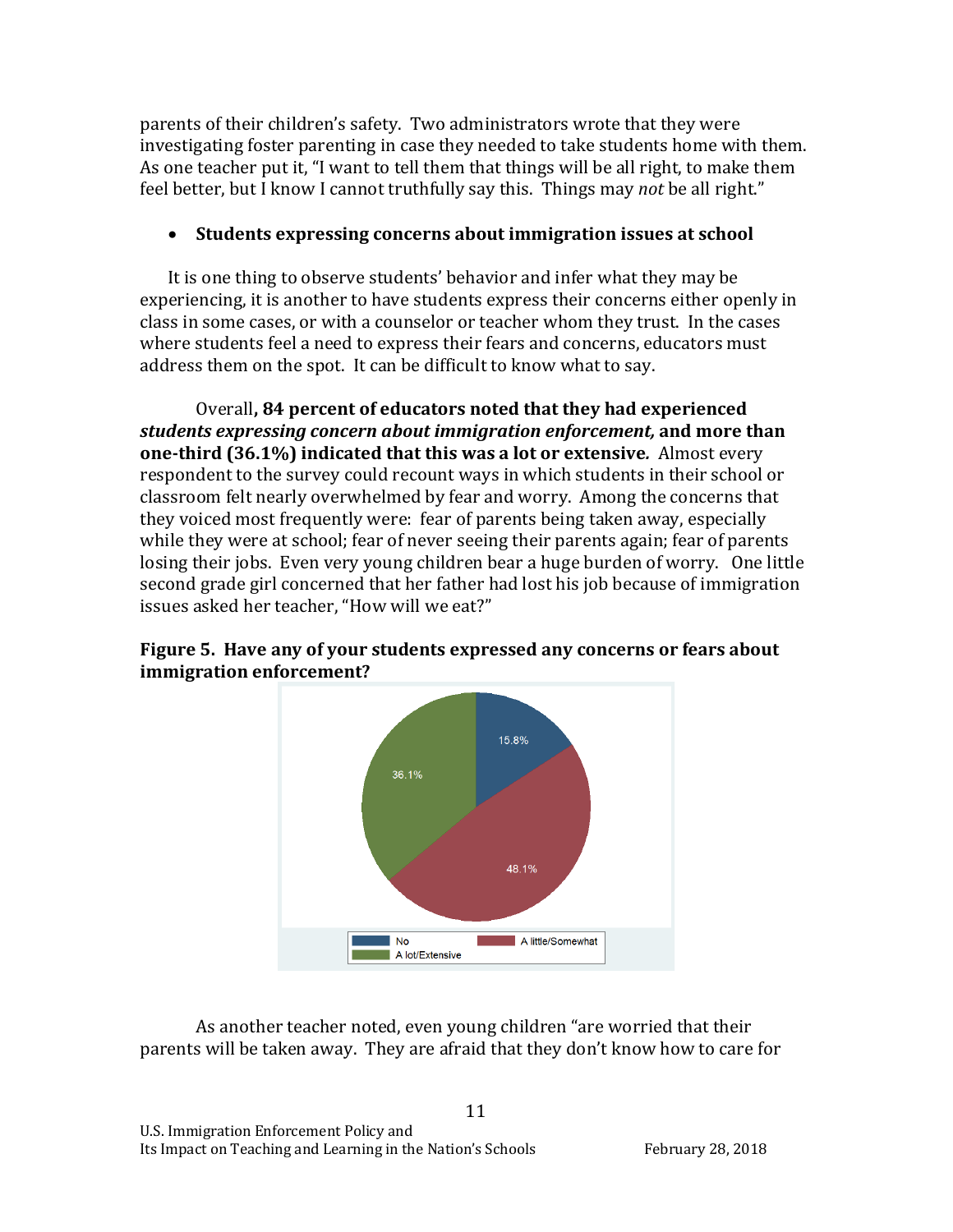their younger siblings." A fourth grade teacher in the Northeast recounted what one of her students had told her: "[she] told me that her mom is teaching her how to make food and feed her baby sister in case the mom is taken away."

Many high school teachers wrote that their students were especially worried about being able to go to college when they finished high school. This was a pervasive concern across the country. Teachers reported students saying, "Why bother to try hard if I can't graduate or go to college anyway?" Many of the students had high aspirations for college and careers knowing that the US offered an opportunity their parents had not had and keenly wanted for them. Teachers wrote about outstanding students who were shoo-ins for competitive universities giving up because they didn't see the point anymore if they might just be whisked away. One teacher noted, they "fear that even though they have worked hard all of their school careers that they will be unable to attend or pay for college." An Oregon teacher added, "I have students who were college-bound now questioning if it's worth it, because they don't believe that they could get a job in their field after graduating. They're worried about financial aid. This is most heartbreaking for students who want to go into public service, and now are thinking about just working to protect their families."

The fear of ICE coming to the school or catching them as they walked between home and school (even US citizen students), and fear of school personnel turning them in, are also mentioned by educators. Many educators cited students worrying about someone at the school cooperating with immigration authorities to seize them or their parents when the parents came to pick them up. Even though most of the school districts we sampled had claimed themselves "safe havens" or "sanctuary" sites, students were so frightened they dared not trust school personnel. It is also notable that districts in the South, where we observed the greatest concerns, were disproportionately not sanctuary sites, and so greater confusion reigned over what the actual position of the schools was with respect to cooperating with ICE. As one Oregon administrator noted, "Students are more wary of adults they do not recognize in the building, making it difficult for volunteers and substitutes to develop healthy relationships with students."

Another Arizona administrator summed up the general climate of the school: "Our school has focused on being a place of safety, but it's clear that our students walk in our doors carrying the weight of uncertainty over their futures and the futures of their loved ones."

#### • **Increased absenteeism**

If students do not come to school they cannot learn. If they are absent for days or weeks at a time, they fall so far behind they often cannot catch up, become demoralized and often quit. Absences also affect the schools in many ways. They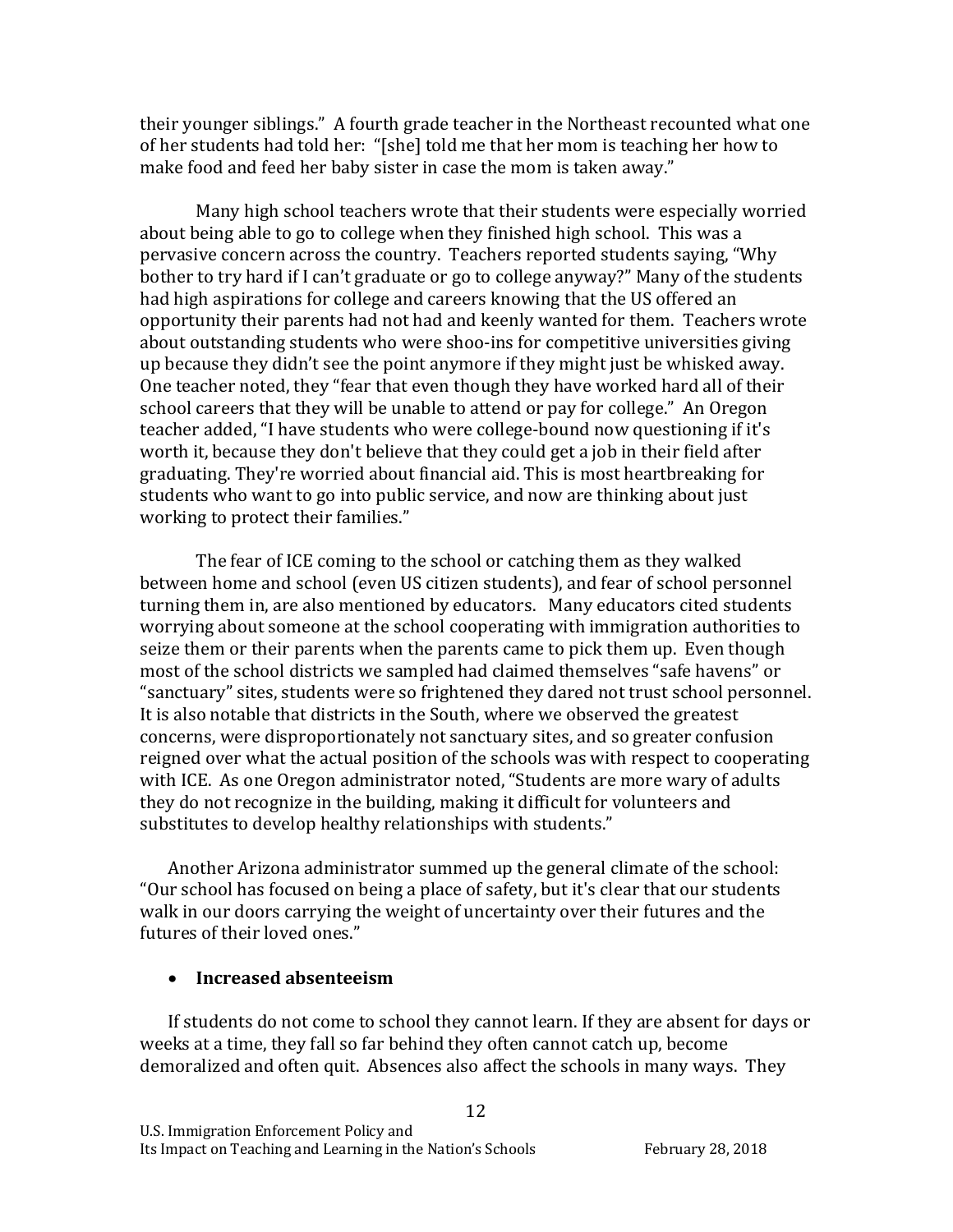lose funding, they find it impossible to improve their test scores and narrow achievement gaps, teacher assignments are disrupted, teachers can lose their job when a class becomes too small to sustain, and the empty seats are a reminder to everyone in the class that some of their classmates are missing. It is clear that both teachers and students experience grief as though a classmate has died, when all of a sudden the student is no longer there and no one knows what has happened to him or her. 

With respect to *increased absences* from school due to concerns about immigration enforcement, the majority of respondents, 57.4% indicated that **this was a problem,** with 10.6% considering it to be large problem (a lot/extensive). **Respondents from the South were significantly more likely to report absenteeism as a problem** than respondents from other regions; **two**thirds found this to be a problem, and more than 15% reported it to be a big **problem**. Administrators are also most likely to report absenteeism as a problem, with 68% across regions reporting this. This is likely to be a more accurate representation of the situation in schools since the administrators would be taking the whole school into account versus specific classrooms, or individual students who are seen by pupil personnel staff (e.g., counselors, psychologists, nurses). There is a strong association between absenteeism and low academic achievement and this is a problem that particularly plagues low performing schools.<sup>11</sup>



## **Figure 6.** Have you noticed any increase in absences that may be related to concerns about immigration enforcement?

13

<sup>&</sup>lt;sup>11</sup> Berliner, D. (2006). Our impoverished view of educational reform, Teachers College Record, 108, 949-995.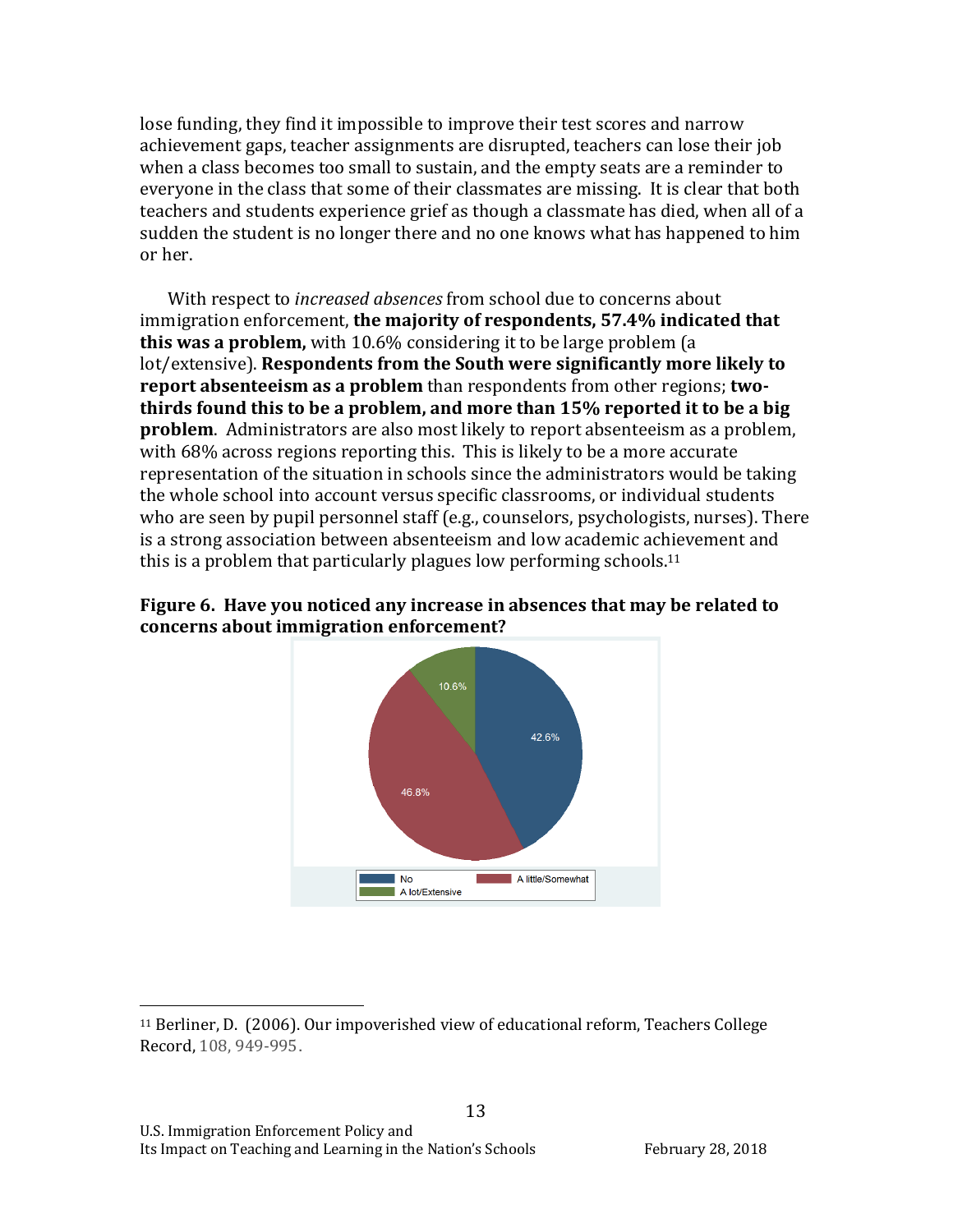Students fail to come to school for a variety of reasons. As one New Jersey administrator reports, "The kids are scared and sometimes they hide for days when there are immigration raids in the area. Some of the students have no food or place to live because the parents do not have a job and they go day by day." Since school may often be the source of the only meal students will have that day, missing school represents more than just missing class; they must feel extraordinary fear to stay at home and forego eating.

An Arizona teacher confirms these fears and how the students are missed: "I've personally lost 2 students to this fear. They were good kids who were missed by classmates and myself. "

An administrator from Southern California expressed why some students do not come to school and how this wears on them:

"I have already had several students who have parents who have been deported to Mexico and India. One of our students skipped school for 3 weeks when a teacher brought up the topic of immigration in class. Last year I had students missing class to attend their parent's immigration court hearings. All of this is wearing on my students and is causing anxiety and depression."

#### • **Impact on academic performance**

We were also interested in gauging how resilient students were in the face of these immigration concerns. In this regard, we asked if respondents had observed a decline in *academic performance*. More than 60% of all respondents indicated they had seen some decline in academic performance on the part of some of their students. Only 12.9% indicated that this was extensive. It appears that most students were perceived as relatively resilient with respect to their academic performance. Nonetheless, one of every 8 respondents had observed extensive **impact on academic performance.** Moreover, while many educators did not rate this as a big problem, many of the same educators commented on it with stories of how their students were affected.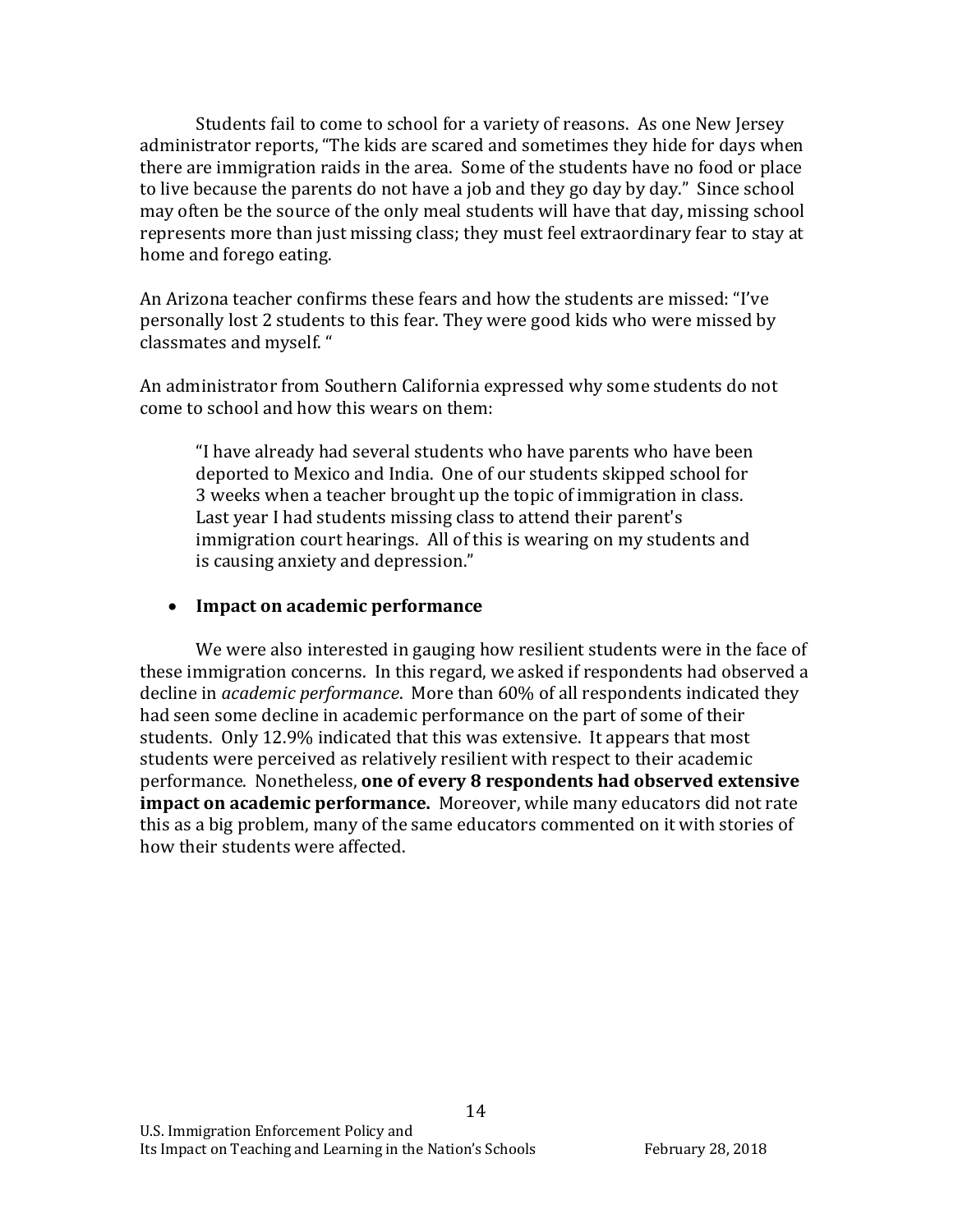**Figure 7. Have you noticed a decline in student academic performance that** may be related to concerns about immigration issues?



Again, decline in academic performance appeared to be a bigger problem **in the South** where two-thirds of respondents noted academic decline due to immigration concerns, and 16.4% said this was a major issue. Overall, across all regions, about 70% of both administrators and certificated staff reported **academic decline**, and in this case counselors (and other certificated personnel) were the most likely to report this as **a major concern (17.1%)**. This of course speaks directly to the issue of school improvement and the extent to which schools with immigrant students are being further challenged in their ability to raise test scores and close achievement gaps. Educator after educator questioned how children could possibly focus on school when they were terrified that their parents or other family members would no longer be home when they returned from school. As one California teacher recounted.

"One student's father was deported after 24 years in the country. His children were born here in the U.S., but now their breadwinner is gone. Her grades plummeted after that happened. Students are anxious and worried about stories like this one happening to them."

Another teacher reported that a parent came to explain that her child was doing poorly in school because he was so frightened that he could not sleep at night, resulting in declining grades.

A high school administrator from Tennessee emphasized how concern about family distracts students from paying attention to school,

"They are not thinking about college, or the test next week, or what is being taught in the classroom today. They are thinking about their family and whether they will still be a family; whether their family will remain intact."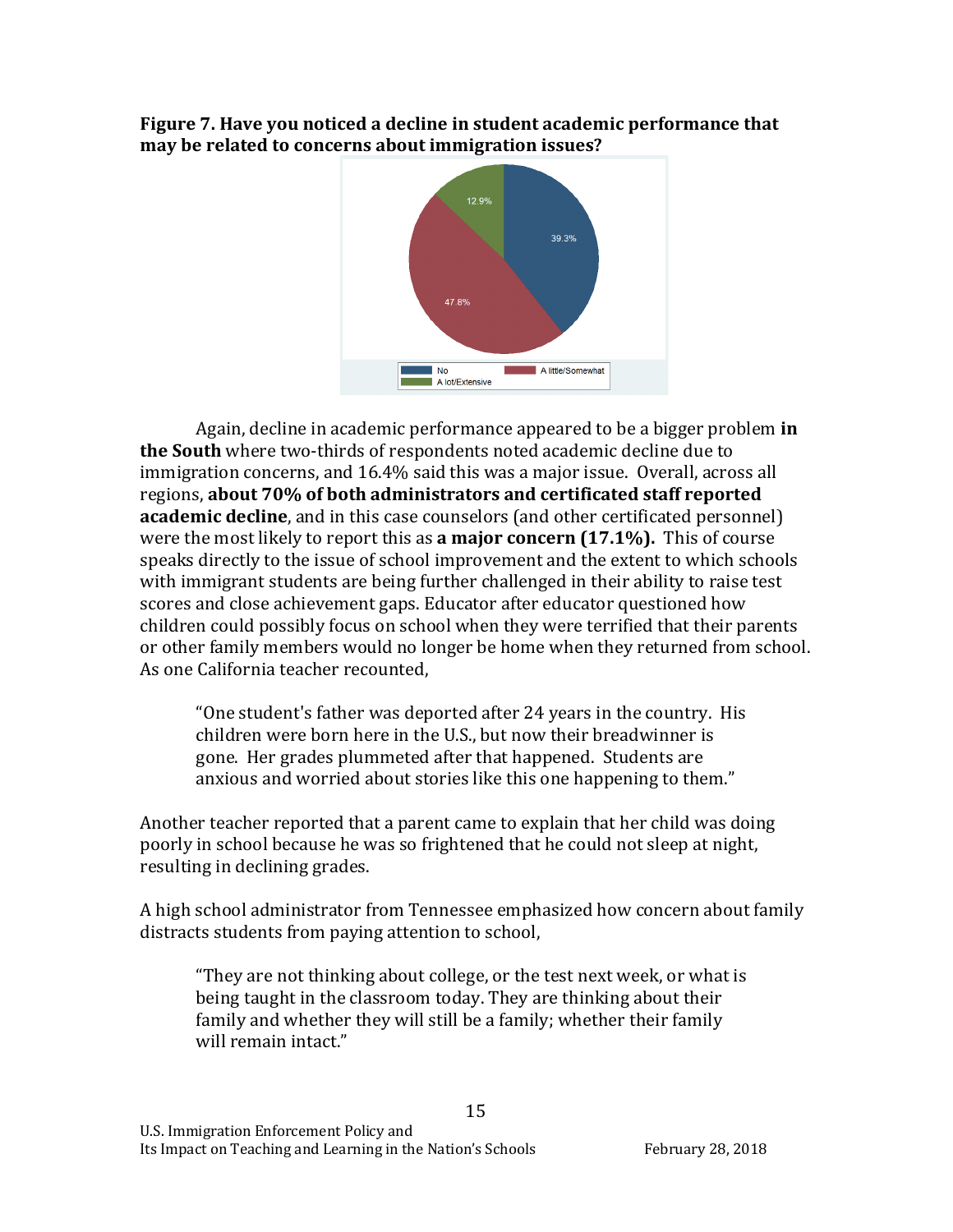A Southern California counselor, in an area that has experienced recent immigration raids, described how a sense of hopelessness can also lead to declining grades:

"I have been meeting with various students who feel there is no hope for them and are letting their grades slip because they are under so much stress and unsure about the future. I struggle with encouraging them to have faith when I am unsure myself. I don't like misleading my students and I honestly feel because I don't know what will happen I could be giving them false hope. They are unsure that Government will help and assist them and feel they are second-class citizens. It just breaks my heart."

Another reason that students miss school, or don't apply themselves in school, resulting in declining grades is their need to help support their families. The immigration enforcement regime has affected many parents' ability to work. Parents are let go from their jobs because employers are afraid to get caught up in the raids; parents don't go to work because of fear or need to hide, or the breadwinner is deported leaving the family with no income. Children have to leave school or cut back on studying to find work to help support the family. One administrator from the South reported, "Some have expressed having to work because mom can't afford to take care of them with her income which is affecting their grades."

Or, as another teacher from the Northwest noted,

"Many students are legal residents, because they were born here, but their parents are still on immigrant status, so there have been several students having to get jobs or stay at home and take care of younger siblings. This has led to an increase in concern about keeping up with grades."

A teacher from California added that some immigrant students are disadvantaged because they cannot participate in many of the school activities that support student engagement and achievement because of fear of immigration authorities. They are "unable to participate in any after school programs and parents want the students to only go from home to school. No access to extracurricular activities."

# • Indirect effects on students

We considered it very important to know if *students who attended school with immigrant students were indirectly affected* by *immigration enforcement concerns.* That is, were students whose families were not directly targets of enforcement affected either because of the impact on campus climate or because of more personal concerns like students' concerns for their classmates? Concern for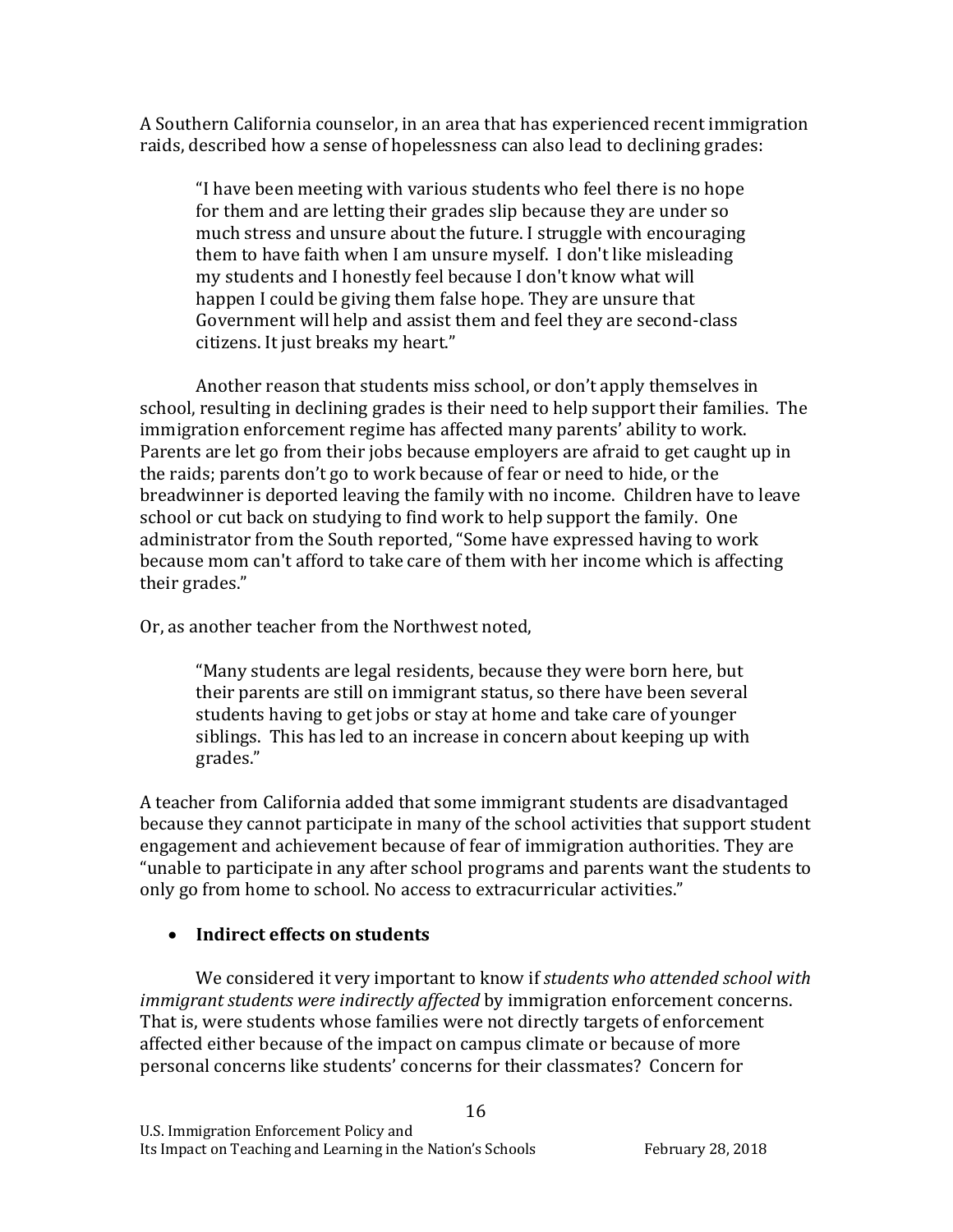classmates was reported to be more impactful than response to the general campus climate. Two thirds of educators reported that students were affected **indirectly** and more than 12% reported that students at their school were affected a lot or extensively by concerns about their classmates. In Southern schools 70% of educators reported this impact, with 15% judging it to be extensive. That is, immigration enforcement concerns affect many more students than those who could be considered targets of enforcement. More than one of seven educators in the South, and one in eight nationwide, reported that students' learning was being affected *a lot* due to concerns for classmates. Thus for many the ecology of the classroom was being disrupted by these policies. One Northern California counselor commented on how the fears of immigration raids had stressed *her* out:

"I don't know if it is stressing them [the students] out, but I feel stressed out about how the San Francisco Chronicle reported possible raids in California. It is a scare tactic which frightens not only undocumented immigrants, but those who are around them."

### Figure 8. Are concerns about immigration enforcement affecting any of your students **INDIRECTLY** because of their concern for fellow students?



Educators also wrote about how this concern manifested itself in the classroom. One story was especially compelling as it evoked the image of a missing person. A teacher from Tennessee described such a situation in the following way:

"One of my students  $\ldots$  was picked up  $\ldots$  and held by ICE for a total of 49 days (interrupting his schooling, separating him from his family, etc.) until the community raised  $$8,500$  bond to bring him home. This is despite him already having filed an asylum case and receiving his work permit, as well as having multiple glowing letters of recommendation  $\ldots$ . This understandably had an immense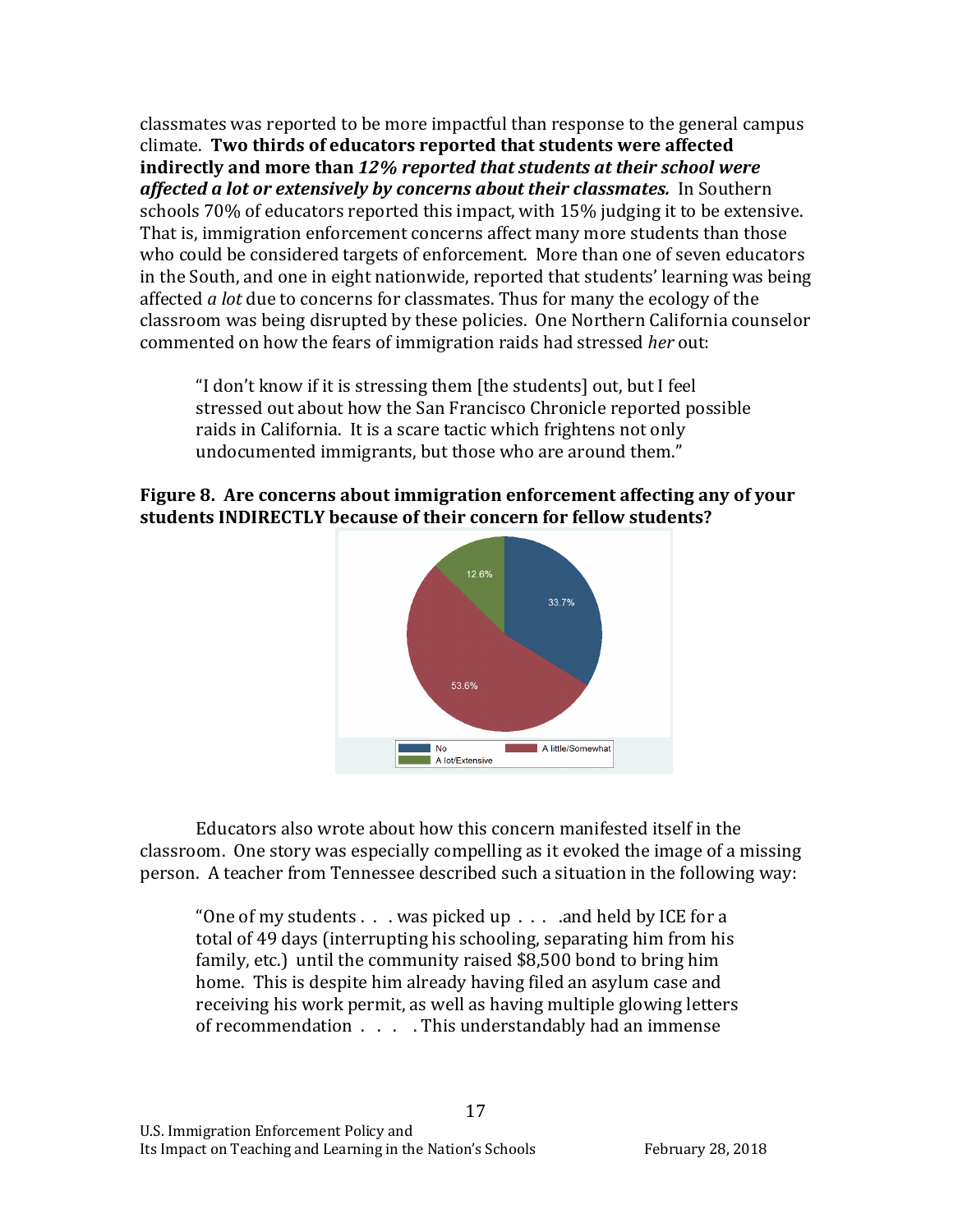impact on the rest of my students, as well, as his empty seat in the classroom confirmed the reality of their fears every day."

Missing or detained classmates are a constant confirmation of the fear that many students live with—both fear for themselves and fear for their friends and their friends' families. As one Southern California secondary teacher recounted, "After the election, one student expressed concern about her friends' human rights in general, and also immigrant safety specifically. It was very general feeling of despair about their future."

Added a teacher in the Northeast, "Students in my class have expressed concern about their immigrant peers and their families. They've expressed concern about whether or not they will be deported."

And another teacher in Southern California stated, "Students are very concerned for their classmates' future and circumstances. What's going to happen with "so-n-so?"

• **Bullying**

We had read a fair amount about increased bullying in this era of stepped up immigration enforcement and racist rhetoric since the presidential campaign of 2016. This, of course, can deeply affect school climate and students' attachment to school. Therefore we asked educators if they had witnessed any increase in bullying in their schools. This turned out not to be as pervasive as we might have thought, though still more than 37% of respondents noted that they had observed this across regions, although it was reported to be somewhat more acute in the West (10.3% reporting it to be a lot).



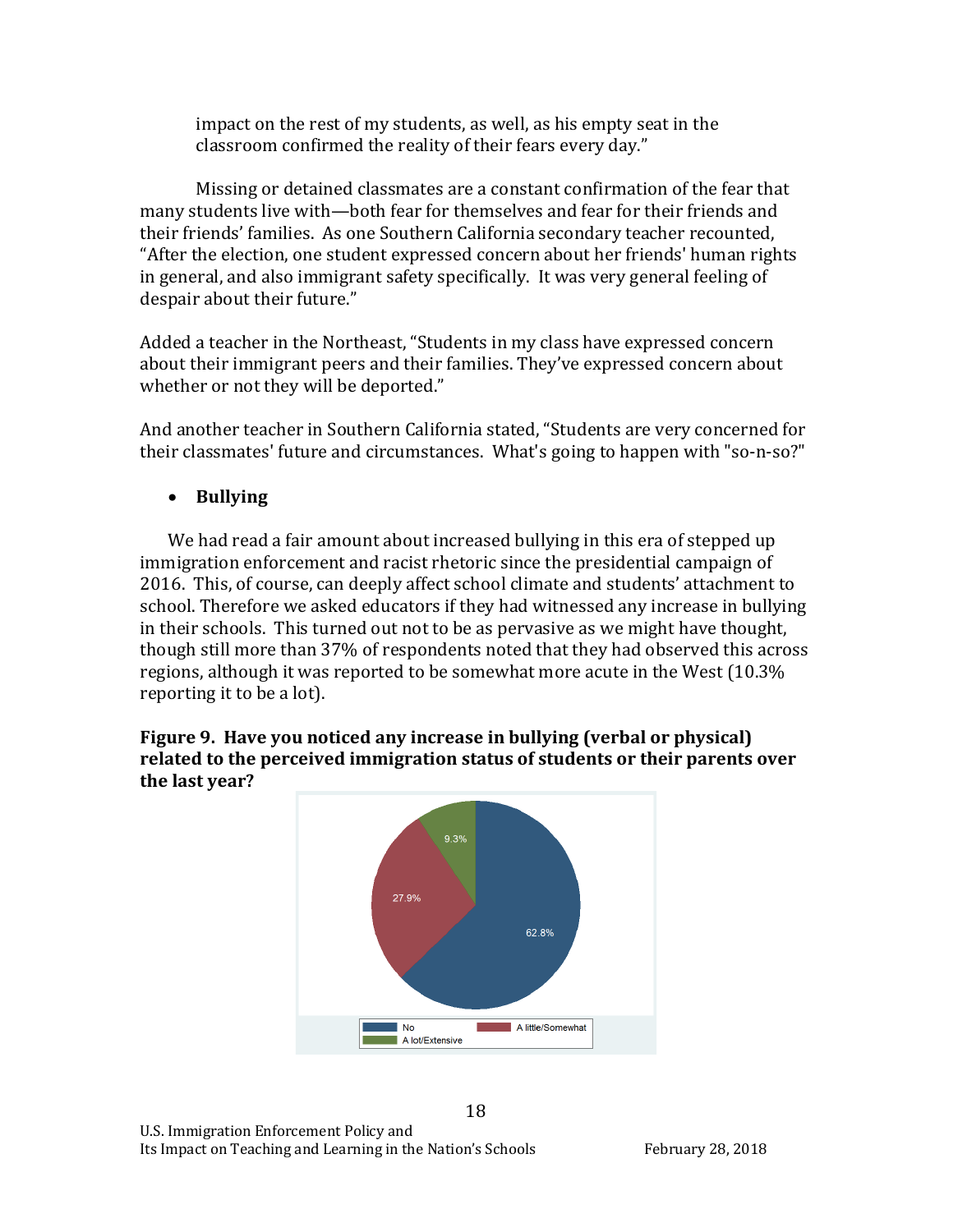An administrator from a Southern California district described the way in which immigrant students were experiencing bullying on that campus:

"They are worried and scared about the climate of increasing intolerance and bigotry. There has also been an increase in racist graffiti, vandalism, and racial tensions and language on our school campus. I wonder where all this hate comes from?"

An educator from the Northwest described the situation as follows: "Bullying has arisen that frequently uses immigration status as a target, "You'll never see your parents again," "I'm gonna call so they take you away," and a sharp increase in slurs targeted towards students of color, regardless of their immigration status."

One educator attempted to explain the source of the increased bullying not just as a product of immigration enforcement, but as a more pervasive phenomenon in an era in which racist language has become tolerated. This educator from the Northeast opined, "The general climate of acceptable racism in the national media and politics has had a serious effect on my students' feelings of security and confidence in the country." An administrator from the other side of the country confirmed this perspective, "In January, immediately following the election, we saw an increase in racial bullying, even between young children, taunting each other that 'Trump will send you back to your country!' even if the family members are citizens, the child was born here, etc."

### • Parents expressing concerns

Parent concerns are usually reported to be in the form of seeking reassurances about the safety of their children at school or asking for information related to immigration enforcement. Here there are large differences in who parents talk to. While approximately half of all respondents answered that they had not had such contacts with parents, **78% of administrators did report this kind** of contact. Parents evidently go to the administration to voice their concerns or ask for help much more often than to either teachers  $(44%)$  or counselors  $(59%)$ . More than one in 5  $(21.2%)$  administrators considered this to be a big issue. At the same time, it also suggests that schools are bearing a considerable weight in providing support for these families. It would seem that this is an added burden on schools that could well affect their regular routines and distribution of time.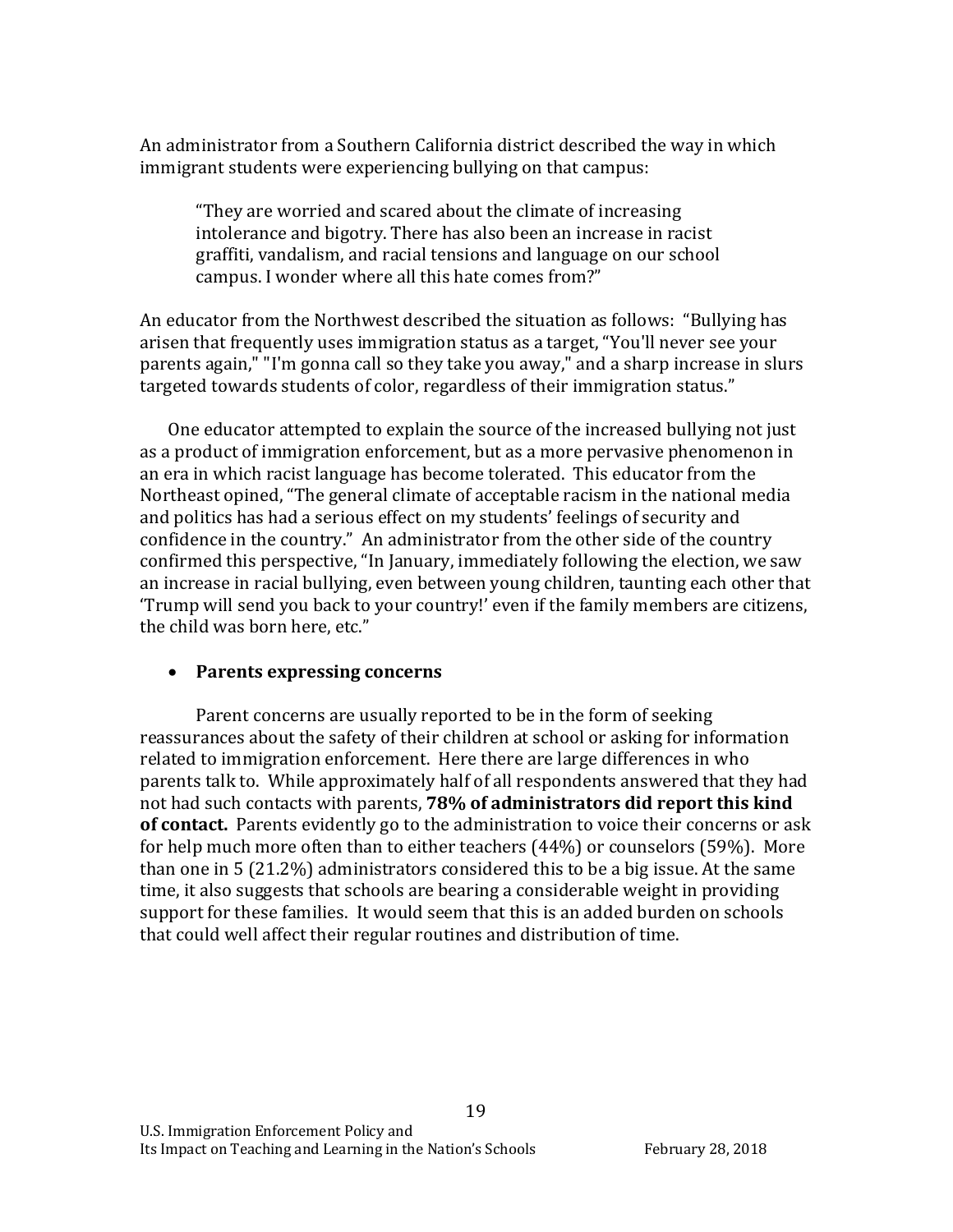#### **Figure 10. Have any PARENTS of students expressed any concerns to you** about immigration issues or enforcement?



There was not a great deal of difference reported by region with the exception that significantly fewer Midwestern respondents considered this to be an issue. Knowing something about the districts that were sampled this MAY be because those districts had been particularly pro-active in getting information to parents. 

## • Parent Involvement

Parent involvement is closely tied to student success, and to the success of a school in meeting its students' needs. There is extensive research that points to much lower parent involvement in schools that serve poor and immigrant students. Thus it is important to know if the level of parent involvement is affected by immigration enforcement activity, which can exacerbate the challenges already faced by schools in attempting to communicate with immigrant parents. Overall, most respondents did not view decline in participation as an important issue. Perhaps because parent involvement was already low? Less than half of respondents (44.5%) indicated that they had seen a decline in parent participation, but with 11% indicating this was a big problem. However the situation was significantly different in the South where 53% of respondents viewed this as a **problem, and almost 16% saw it as a big problem.** Again, administrators were most likely to report this as a problem, with 58% citing it as something they had observed, and more than  $16\%$  saying it was a big problem.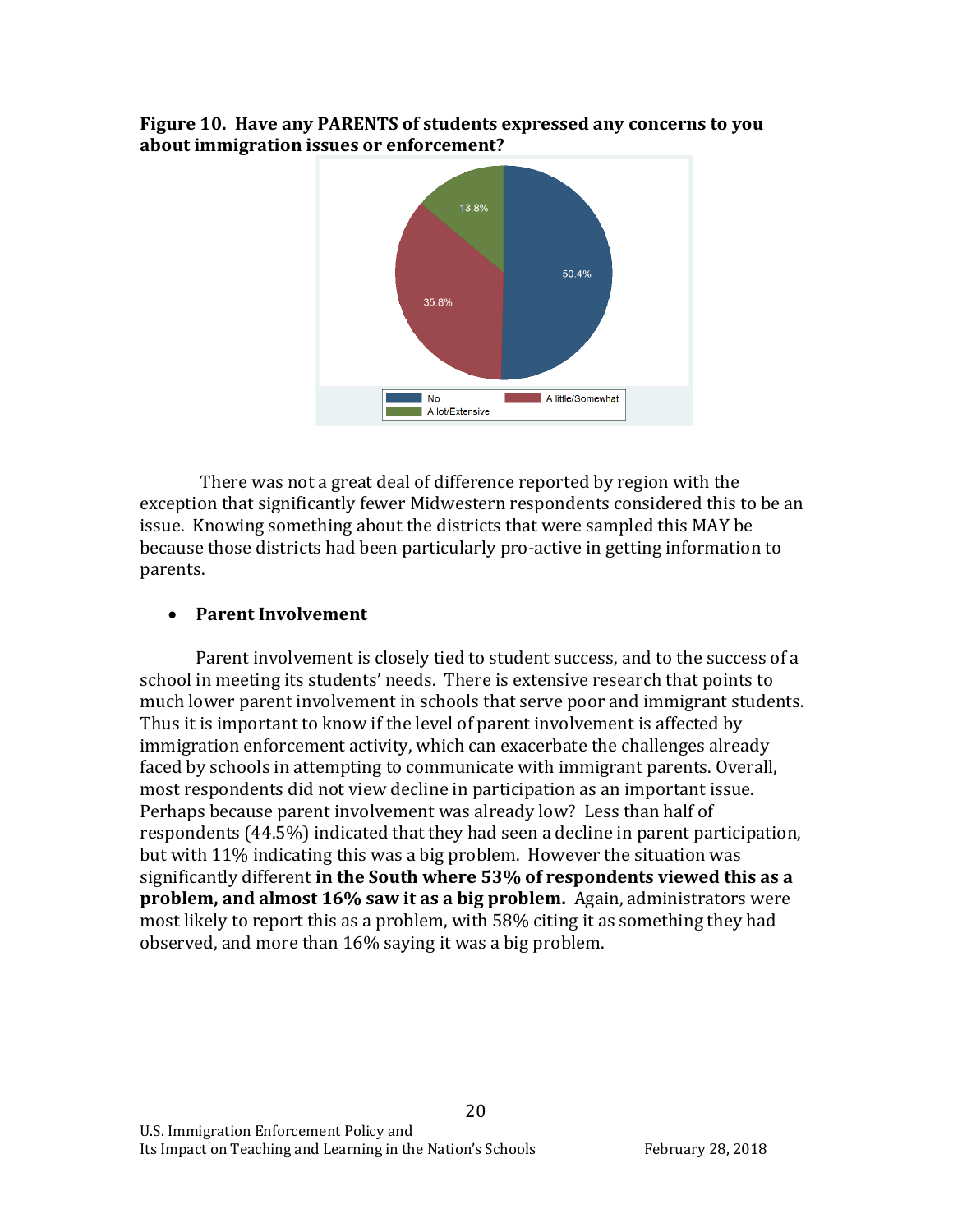Figure 11. Have you noticed any decline in PARENT involvement in your school that appears to be related to concerns about immigration **enforcement?**



Many respondents mentioned that parents were refusing to sign any forms presented to them, in order for students to go on field trips, or to qualify for free lunch, due to worry that this documentation could somehow be used against them. One school psychologist also noted that parents would not come to IEP meetings (to discuss special services for students) or sign papers for special services. Many high school teachers and counselors noted that parents were refusing to turn in FAFSA forms so that their children could qualify for financial aid, and that this was curtailing many students' opportunities to attend college. A Southern California educator attempted to explain this behavior, "They are afraid to hear someone knocking at their doors. The whole neighborhood is in high alert. Parents are afraid to attend meetings where they can receive information about DACA and AB540."

Because many parents are literally in hiding and do not want to be located, one administrator in the South contended, "Teachers have had trouble contacting parents for academic conferences because all contact numbers on file are incorrect."

It is likely that more educators did not note that decline in parent involvement as a major concern (even though many pointed out the extreme fear that the parents were living in) because, given the conditions in which so many undocumented parents are living, parent involvement in attending meetings, helping out at school, chaperoning field trips—the most common types of parent involvement--are simply not things these parents are able to do. Nonetheless, breaking off communication with the schools, and resistance to signing papers for services and aid for which students qualify, has obvious negative effects on students' schooling. But who could blame them?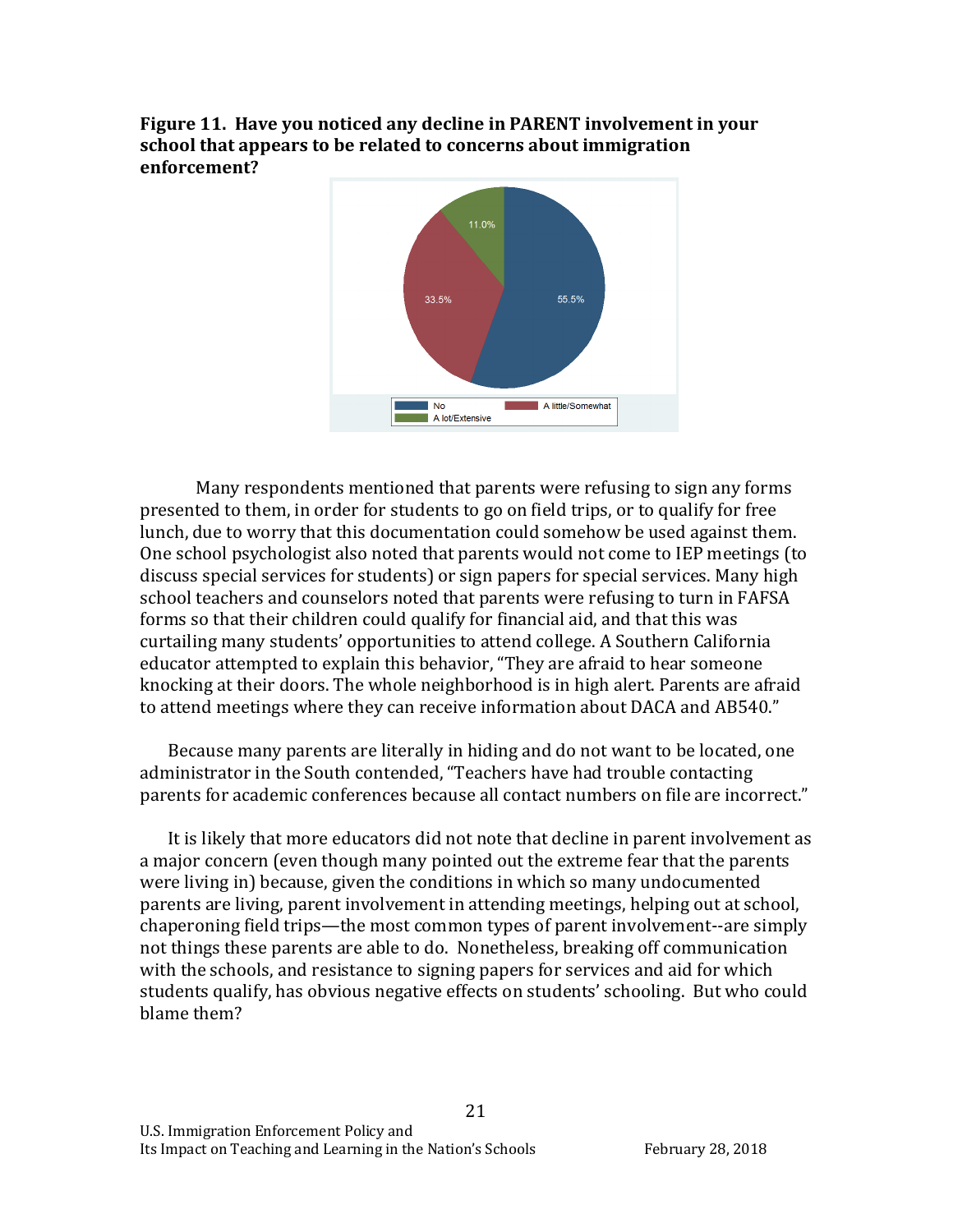#### • What do educators think should be done?

Finally, we were interested in knowing what educators thought should be done  $$ if anything—about the situation in which they find themselves. A large majority **(88.1%)** of respondents indicated that they thought it was necessary for the **schools to provide forums for school-community communication** about these concerns. This appeared to result from the respondents' belief that both students and parents heard rumors that might or might not be true, had a lack of clear information about who was at risk and what the policies of the school were, and what the school would do to protect both students and family members while at school. There was also a lack of clear information among school personnel who talked about needing to better understand immigration law. Many educators also appeared to be confused about DACA, who qualified and who did not, and who actually needed DACA protection (e.g., not students born in the US), and what the status of DACA is.

However, in spite of the fact that so many respondents felt the schools should be responding proactively to the families' concerns with open communication and information, a minority of respondents had actually broached the topic with students and/or parents  $(38.1\%)$ . A similar number of respondents  $(40.7\%)$  said their schools had actually been pro-active in this regard, though this number fell far short of what educators thought was necessary.

### *What's to be done?*

While Americans often describe themselves as being a "nation of immigrants," with all the grit and ingenuity that moniker evokes, we are actually very ambivalent about our immigrant origins. Historically, we have treated each new wave of immigrants pretty badly, convinced that this new group couldn't possibly assimilate into the American family because it was simply too different from the rest of us. But each group has assimilated, and brought with it new features that have enriched the society. But when immigration rises to very noticeable levels, the backlash is even greater. We are in such a moment, although more the result of ugly rhetoric than reality, as immigration at our Southern border is actually at net zero. And those that do come across the border, disproportionately Central Americans, not Mexicans, are mostly fleeing the horror of violence that puts their very survival at risk. Yet, we reject giving them the status of refugees.

The real truth is that each wave of immigrants to this country has brought not only a desire to work hard, play by the rules, and contribute, but represents another thread woven into the incredibly rich fabric that is the American nation. Most of us also know that had it not been for our own ancestors' migration to the United States, we would not enjoy the benefits we take for granted in a free and wealthy nation. And, to those who say, "Yes, but my ancestors came legally," the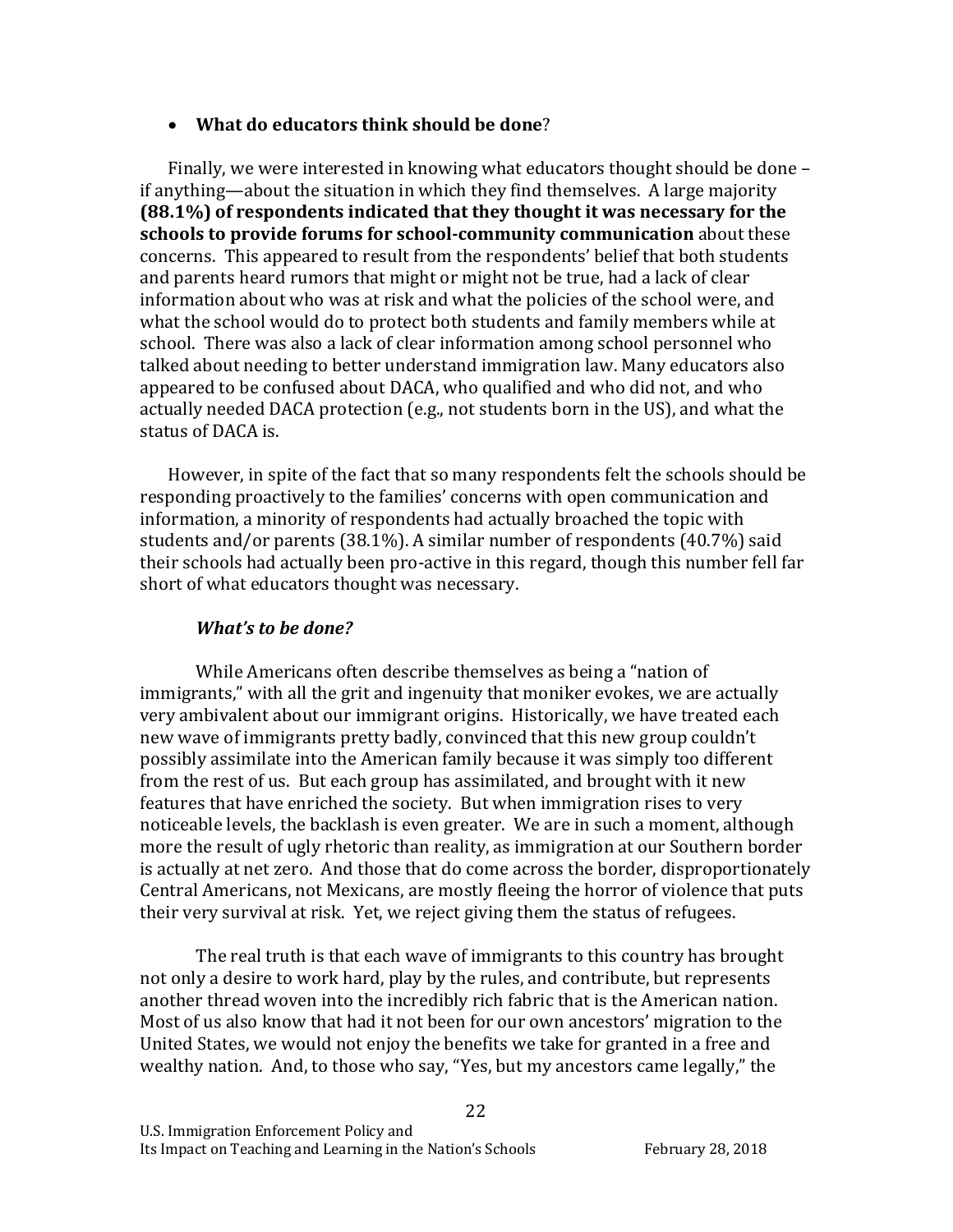only response is that almost everyone who came before 1924 came legally because the U.S. had not yet barred the doors, except to the Chinese.<sup>12</sup> And to those who say, "The immigrants are a drag on the economy and steal jobs from *real* Americans," this refrain has been repeated over and over across time and the research simply does not bear this out.<sup>13</sup> These children of immigration are our future, as the U.S. native population no longer reproduces itself, and economic stability and growth are dependent on immigrants to fill the jobs and pay the taxes that will support the retiring generation. Take away the immigrants and we put the American economy at risk.<sup>14</sup> So, what to do?

Educators told us they need more information about immigration law and about what they can do to support and defend their students. They feel very strongly about schools and districts providing safe, open forums where critical information can be dispensed to parents and students. Many also requested legal help at their schools for those students and families who come to school with legal questions. Schools that lack basic materials however, are not likely to find the resources to pay immigration lawyers, even though research has shown that immigrants with legal support are much less likely to be deported. Working with local law schools and other NGOs may be a source of this legal help. A number of school districts and organizations have put together "kits" that include basic information and cards to carry in wallets that can be handed to an immigration officer instead of speaking with them and potentially divulging too much information. Will Pérez, a professor at the Claremont Graduate Institute in Southern California has developed a curriculum to train teachers how to support immigrant students. Some schools have also created telephone trees to alert parents of imminent raids and to tell them not to pick up their children until receiving an "all clear" if the children are in school.

23

 $12$  Jennings, K. (2018). "Yes, your ancestors probably did come here legally — because 'illegal' immigration is less than a century old, "Los Angeles Times, January 18, 2018. http://www.latimes.com/opinion/op-ed/la-oe-jennings-legal-illegal-immigration-20180114-story.html 

 $13$  Chassamboulli, A. & Peri, G. (2015). The labor market effects of reducing the number of illegal immigrants, *Review of Economic Dynamics*, Elsevier for the Society for Economic Dynamics, vol. 18, 792-821

<sup>&</sup>lt;sup>14</sup> Immigrants boost America's birthrate. *The Economist*, August 30, 2017. Online, https://www.economist.com 

https://www.economist.com/blogs/graphicdetail/2017/08/daily-chart-20